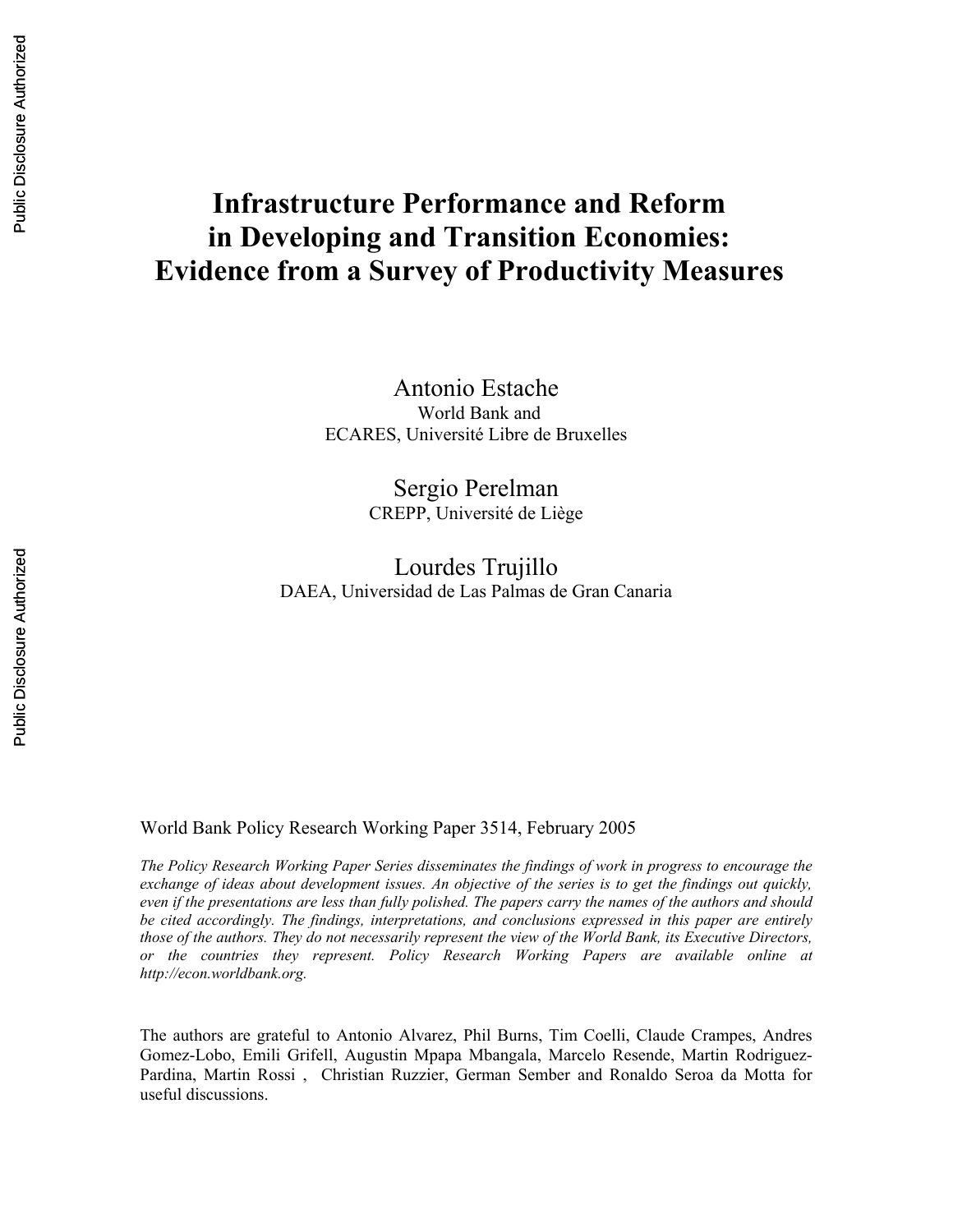## **1. Introduction**

<u>.</u>

Until the early 1990s or so, infrastructure industries—energy, ports, railways, roads, telecommunications and water & sewerage— were generally almost exclusively a public sector responsibility. This has changed. Private corporations— often not local are now an actor in roughly 40-50% of the countries of the world in some key dimension of large-scale service delivery—the average is somewhat higher for developed countries than for developing countries and for some sectors than for others as discussed later.<sup>1</sup>

For developing and transition economies, there were at least three main drivers behind this transformation. The first was a change in ideology**.** The high profile of the, then, very atypical 1970s British and Chilean experiences with market oriented privatization, were the results of political reversals in these two countries. These real life laboratories of the competition *cum* privatization experiments eased the large-scale replications of the 1990s. British and Chilean experts traveled the world during the 1980s "selling" their experiences to curious audiences from Africa, Latin America, Asia and later Eastern Europe.

The second change engine was technological. The telecommunication revolution is well known and has been internalized in the most remote areas of the world. Not quite as spectacular as in telecoms, technological changes have however also reached almost all other sectors in poor countries. From more cost effective small water systems to spectacularly performing low cost small-scale solar generators, technological progress is slowly but surely changing the market structure in water and energy service delivery in developing countries. The transport sector has not been left behind. Its most obvious technological change is the explosion of the containerization of a large share of the freight traffic. Equipment, such as cranes, rolling stocks and even trucks, are indeed also adjusting as a result. Most of these changes have allowed major sector restructuring and in particular the unbundling of competitive segments of businesses from the residual monopoly segments. The implementation of the competition dimension of the ideological revolution was, to a large extent, allowed by this technological revolution across sectors.

The third engine of reform is the fiscal crisis of the 1980s to the mid-1990s in most developing and transition economies.<sup>2</sup> Governments could no longer afford the high costs of the historically high inefficiency levels and of the resulting subsidy demands of the sector. Moreover, governments had long stopped significant investment in the sector. As a consequence service coverage rates had been stagnating, at best catching up with population growth. Many of the public enterprises were no longer financially capable of ensuring the most basic maintenance of the assets. The public sector financing constraints were so binding that the choice was between rationing and increased private sector

<sup>&</sup>lt;sup>1</sup> Private local small scale operators have in fact always been any where the public sector has not delivered and has had a particularly strong role in the poorest countries where service coverage in energy, water or transport offered by large public or private utilities is limited.

<sup>2</sup> As for many typologies, this one is arbitrary. There are obviously other possible factors such as the excess supply of funds on the international capital markets during the 1990s. But these are less directly related to the topic to be addressed by this paper.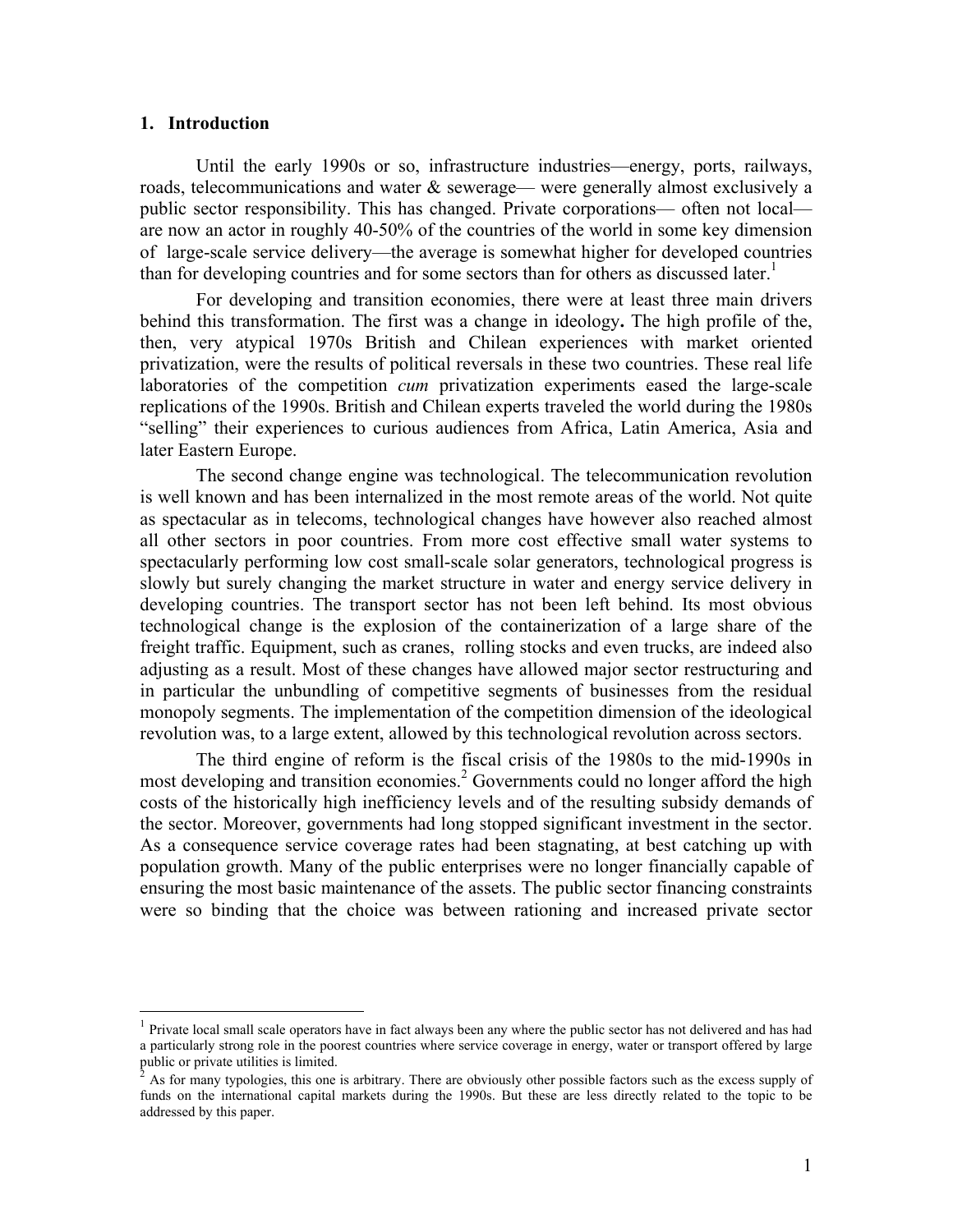financing. The "privatization" dimension of the ideological revolution can thus be seen as one of the consequences of this fiscal crisis.<sup>3</sup>

Because competition has its limits in most network industries, the "privatization" component of the reforms transferred some monopolistic segments of the industry to private operators.4 This is the case for energy and water distribution and for their transmission or transportation. It is the case for regional monopolies in airports, ports and rail. In many countries, it is also the case for the local loop in telecoms. The existence of these private monopolies involved in the delivery of public services resulted in a *de facto*  fourth mini-revolution during the 1990s. This revolution is in the internal organization of the residual public sector role in public services. Historically, self-regulation of the public monopolies had prevailed and generally produced few incentives for cost effective efficient service delivery. The reforms of the role of the government included a major change in the organization and implementation of regulation. This was intended, at least on paper, to address this incentive problem to contribute to the reduction in the financing requirements of the sector.

The debate on the regulation of the private monopolies has not been an easy one. It has centered on two main dimensions. The first was the extent to which countries needed to have independent regulatory agencies to reduce the risks of conflict of interest and of corruption in the regulation of the sector. This debate is important but beyond the scope of this paper. The second was the extent to which regulatory regimes could actually move toward efficiency oriented systems. More specifically, the debate was how to follow the lead of the United Kingdom and increase the incentives for efficiency for operators to promote cost reductions. These cost cuts would eventually be passed on to users through tariff reductions or to taxpayers through reductions in subsidy requirements.

The extent to which this efficiency dimension has been internalized by policymakers and academics in developing and transition economies is the main topic of this paper. The last 4-5 years have seen a small explosion of applied research on economic efficiency related issues in developing and transition economies.<sup>5</sup> Many of the papers are quite useful at the policy level generating regulatory insights quite different from those gained from the analysis of regulatory outcomes in developed countries. Many have also proven that while the data problems are constraining, the constraints are not as binding as often argued.

The rest of the paper is organized as follows. Section 2 gives a quantitative sense of the spread and types of reforms that have taken place. Section 3 provides an overview of the research on efficiency measures in developing countries, including a discussion of the evidence on the efficiency effects of reform so-far. Section 4 discussed some of the alternatives to standard efficiency measures available to regulators. Section 5 concludes.

<sup>&</sup>lt;sup>3</sup> "Privatization" is an excessive word when it comes to public services. The actual sale of public assets to private operators has only been relatively common in some dimensions of the electricity generation, telecoms and the service component of the transport sector. In most other segments of the business, concession contracts, licences or leases have ensured the continuation of public property of the assets in the long run.<br><sup>4</sup> Competition for the market helped in addressing the residual monopoly issues but not as much in developing

countries as it did in developed economies. See Estache, Guasch and Trujllo (2003). 5 There is also a significant literature on other efficiency concepts such as operating efficiency but these usually rely on

partial performance indicators which are of limited use for economic analysis, in particularly in the context of regulatory or reform decisions. These are thus not covered in this paper.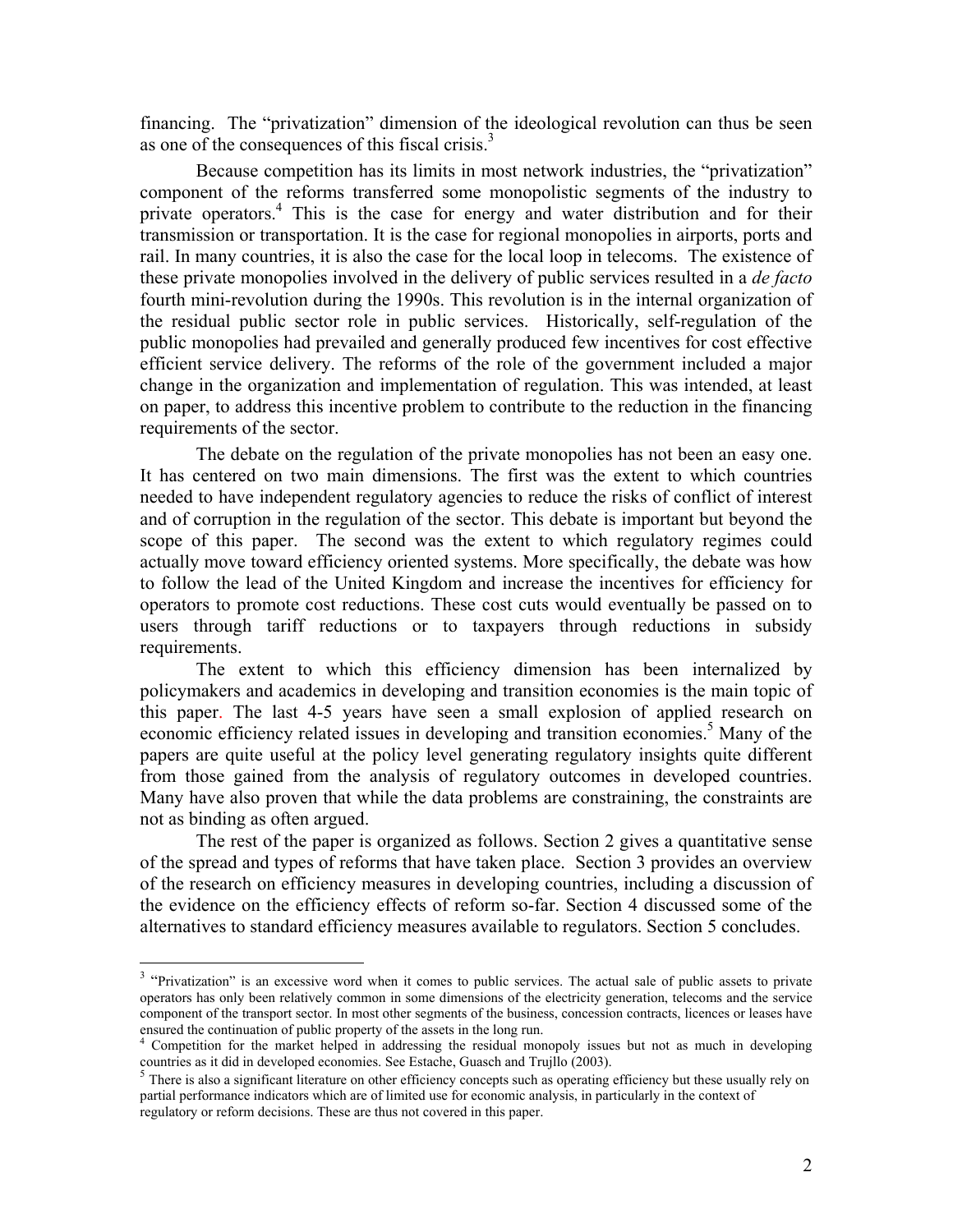## **2. Overview of the reforms**

Table 1 summarizes the results of a survey on the extent to which there is at least some corporate private sector participation in electricity distribution, telecoms, water & sewerage, and railways across regions of the world.<sup>6</sup> On average, a smaller proportion of the developing countries are sharing the responsibility for service delivery in these industries than in developed countries. In general also, it seems that among developing countries, the richest countries have been more systematic at engaging in reforms to attract the corporate private sector.  $\frac{7}{1}$ 

| (Share of countries in total number of countries) |                     |                 |                 |                 |  |
|---------------------------------------------------|---------------------|-----------------|-----------------|-----------------|--|
|                                                   | Electricity         | Water &         | <b>Railways</b> | <b>Telecoms</b> |  |
|                                                   | <b>Distribution</b> | <b>Sewerage</b> |                 |                 |  |
| <b>Developing Countries</b>                       | 36%                 | 35%             | 37%             | 48%             |  |
| <b>Developed countries</b>                        | 43%                 | 80%             | 65%             | 83%             |  |
|                                                   |                     |                 |                 |                 |  |
| Sub-Saharan Africa                                | 28%                 | 20%             | 47%             | 41%             |  |
| <b>East Asia</b>                                  | 20%                 | 64%             | 43%             | 38%             |  |
| <b>Eastern Europe</b>                             | 48%                 | 62%             | 20%             | 58%             |  |
| <b>Latin America</b>                              | 61%                 | 41%             | 56%             | 67%             |  |
| <b>Middle East</b>                                | 6%                  | 18%             | 20%             | 23%             |  |
| <b>South Asia</b>                                 | 13%                 | 13%             | 17%             | 50%             |  |

**Table 1: How present is the private sector in Network industries?** 

Source: Estache and Goicoechea (2004)

There is unfortunately no equivalent encompassing survey for the type of regulation used in reforming economies. There are however a few partial surveys which all point to an increased concern for the explicit consideration of efficiency in the choice of regulatory regimes. The largest survey is for a sample of about 1000 contracts in Latin America.<sup>8</sup> The database contains detailed information on the characteristics of these concessions, including general details about the projects (sector, activity, year of award), the award criteria, size and duration of the concession, information with respect to the institutional context and degrees of freedom of the regulator, the type of regulatory framework put in place (price cap, rate of return, no regulation), and several details of the concession contract like arbitration clauses, nationality of operators, among others. In this rather encompassing data base, 56% of the contracts were regulated under a price cap regime, 20% under rate of return regulation. For 24% of the contracts, the regime is a hybrid one meaning that roughly 80% of the contracts signed in that region will require at some point some consideration of the efficiency gains achieved by the operators. Equivalent but smaller surveys for utilities were conducted in Africa and Eastern Europe. In all cases of water or electricity distribution covered by these surveys a price cap of some sort was adopted. Even if there may have been a selection bias in those surveys,

 $\overline{a}$ 

 $<sup>6</sup>$  More details in Estache and Goicoechea (2004).</sup>

 $<sup>7</sup>$  From now "private sector" is meant to mean "corporate private sector" since we ignore the role of small</sup> scale operators in the survey.

<sup>8</sup> For a full description, see Guasch (2003).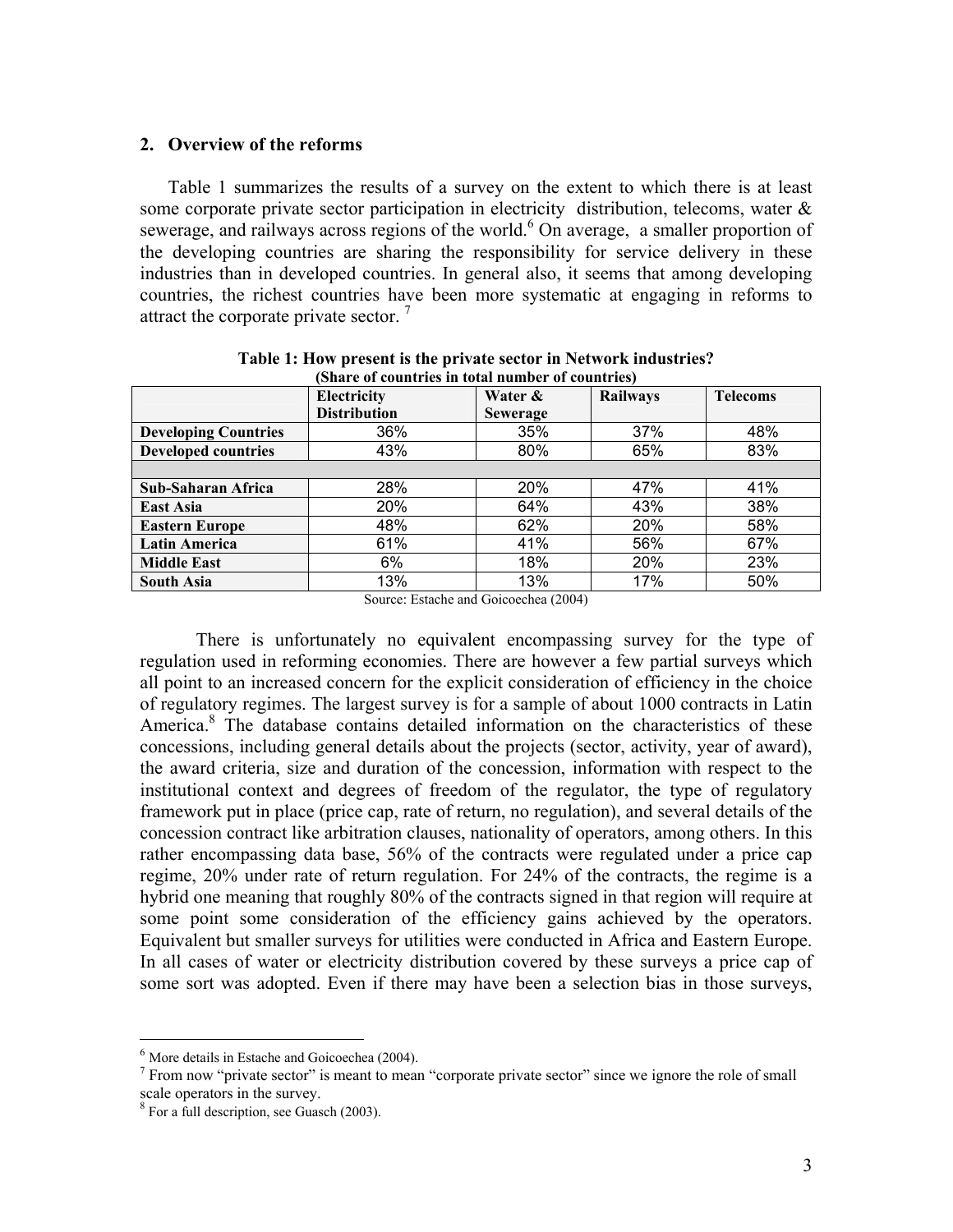their results tend to confirm the domination of incentive oriented regulation wherever a reform has taken place.<sup>9</sup>

The initial enthusiasm for the inclusion of efficiency in the design of regulation in developing countries is however being adjusted in developments observed over the last 2- 3 years. The first development worth mentioning is that there is a significant slowdown in the presence of large volumes of private capital in the financing of infrastructure services in developing countries since the 1997 East Asia crisis. In many countries, the next generation of contracts seems to be moving toward management contracts or new designs of the 1970s performance contracts with heavy potential financing from donor agencies but with a stronger role for the private sector in the management and delivery. This means that the role of the regulators is likely to move from a focus of the efficiency on total expenditures to a focus on assessing separately the efficiency of operational and capital expenditures on a systematic basis because these activities may be subject to separate contracts. In many other countries, this means that the public sector will continue to be an important actor in the sector. This does not eliminate the concern for efficiency. In many countries this implies the adoption of corporatization strategies which all included an efficiency focus similar to one built-in in any collaboration with the private sector.

The second emerging development is a move away from pure forms of price or revenue cap toward more hybrid regimes. These regimes are hybrids because they include a clear focus on efficiency even if they often recognize that some of the cost categories will enjoy automatic or trigger driven pass-through to the users. This is most obvious in the renegotiation of contracts documented by Guasch (2004), but also in the initial design of contracts in electricity in Latin America for instance (Estache and Rossi (2004)). From the viewpoint of a regulator, this means that the coverage of the business over which regulatory decisions are based on mostly efficiency measures principally is a shrinking portion of the total. The specific share of the costs enjoying automatic passthrough varies across sectors but is largely dominated by activities subject to exchange risks (e.g. imported inputs and foreign debt service) or activities subject to negotiated long term arrangements (e.g. labor contracts). Efficiency gains are clearly continuing to be important for the other cost components. It could be argued that since the marginal effort on cost saving is likely to be concentrated on a narrower part of the cost structure, the relative importance of the efficiency measure is likely to increase.

 The third evolution is the increased interest in national or international performance benchmarking in developing countries. The most obvious indicator is the number of regional associations of network regulators. The first one was for the regulators of energy of Latin America created in the late 1990s. Since then, equivalent associations are functioning for the water sector in Latin America and for all utilities in Africa, Eastern Europe, South Asia and since 2003 in East Asia. In all cases, there is an effort to generate consistent information across countries for the same sector. Progress is slow however, and international databases directly useful for standard economic efficiency measurement are not yet common—except for energy in Latin America and water and sewerage in Africa and in East Asia. In some countries as in Mexico or Peru in

<u>.</u>

 $9$  Estache and Goicoechea (2004).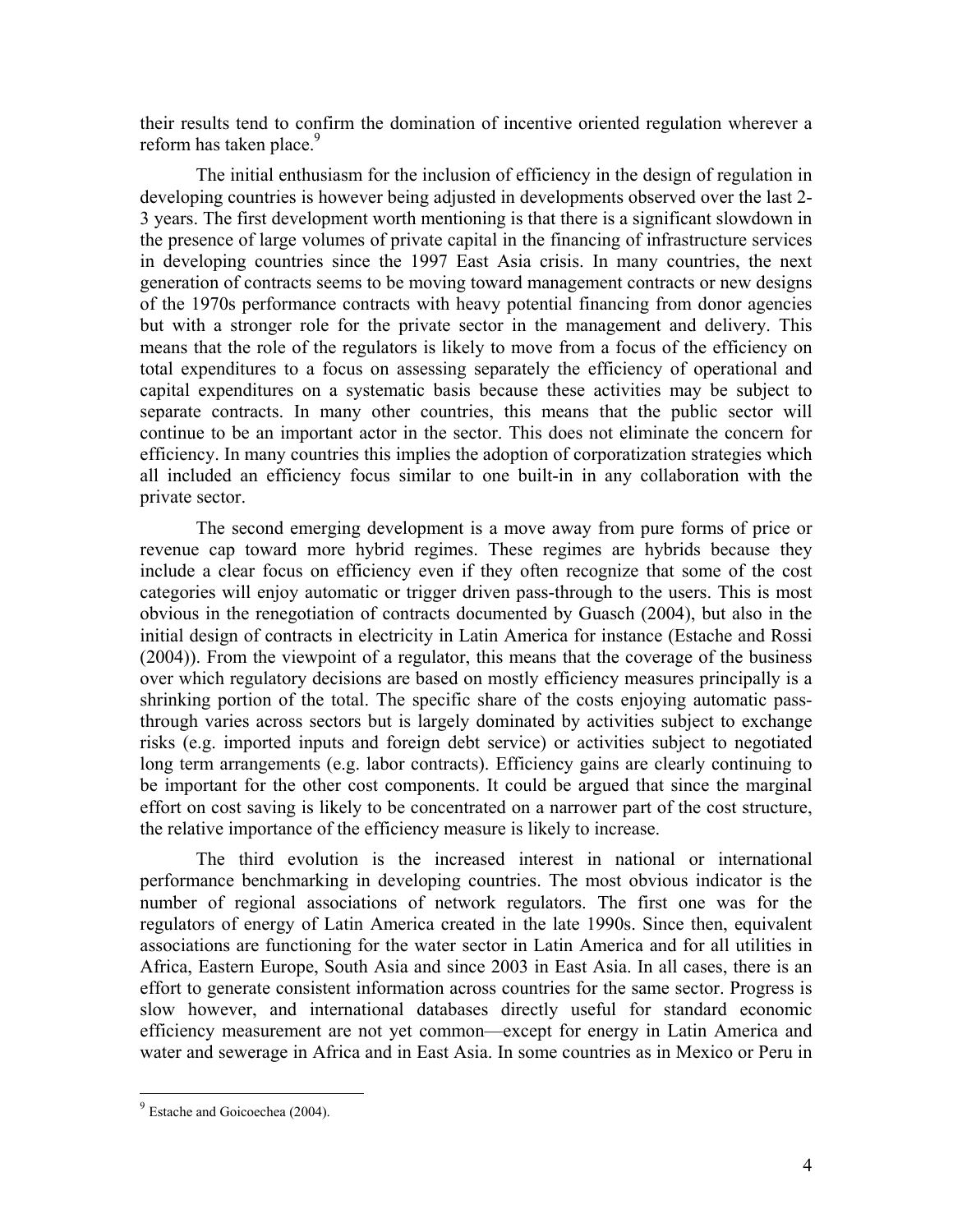the port sector, the regulators have gone one step further in the benchmarking direction. They are working on the implementation of a formal system of yardstick competition between national ports but this is work in progress.

#### **3. Overview of the evidence on efficiency in developing and transition economies**

In spite of the sufficiently long experience with infrastructure reform in developing and transition economies, there is very little policy experience with the formal use of these measures in regulatory processes. Argentina, Brazil, Chile, Colombia, Mexico and Peru are the only six countries in which a formal assessment has actually been made as part of formal tariff revisions—to our knowledge. There is however a growing academic interest among the regulation specialists as well as among public sector specialists as discussed below. The interest is not concentrated in Latin America. The issue is also being discussed in various African and Asian countries including China, India, Ivory Coast, Kenya, Korea, Mali, Malaysia, Mauritania, Senegal and Uganda although not necessarily as part of formal tariff revisions. Moreover the survey shows that there are many regional benchmarking exercises covering Africa, Asia, the Caribbean or South America. The issue is also attracting a number of researchers in developing countries. The rest of this section provides a brief overview of the relevant literature for each subsector, distinguishing between utilities and transport. The distinction is done to reflect the real life sector separations in developing countries. In many countries indeed, when regulation takes place, the two main institutional models are: (i) a sector specific agency or (ii) a multisector agency. Increasingly, countries are adopting multisector agencies but they do so by bundling utilities and transport in separate agencies. $10<sup>10</sup>$ 

#### *3.1. Utilities*

 $\overline{a}$ 

Utilities are usually defined as covering energy (excluding oil and gas production), water  $\&$  sewerage and telecoms. In this survey, we focus on the energy and water  $\&$ sewerage sectors because there is actually very little literature on the measurement of efficiency in the telecommunications sector in developing countries.<sup>11</sup> Most of the literature focuses on partial performance indicators and uses standard econometric techniques to explain those indicators.<sup>12</sup> There is also an important literature relying on cost proxy models, initially developed for the US telecoms, to assess efficiency and

 $10$  Interestingly enough, in most countries, the telecom sector usually enjoys its own regulator. This is usually the result of the fact that telecoms were the first to be reformed and the creation of an agency was often part of the reform package.

 $11$  Interesting exception are Das (2000) who use of translog cost function to argue for the need to arbitrate between loss of scale and scope economies and competition in further restructuring of the Indian telecoms and Facanha and Resende (2004) who makes the case for quality adjusted performance indicators , Resende and Facanha (2004) who make the case for yardstick competition in the sector in Brazil and Colson and Mbangala (2003) who assess the effects of

 $12$  Gutierrez (2003) offers a very readable survey of the literature.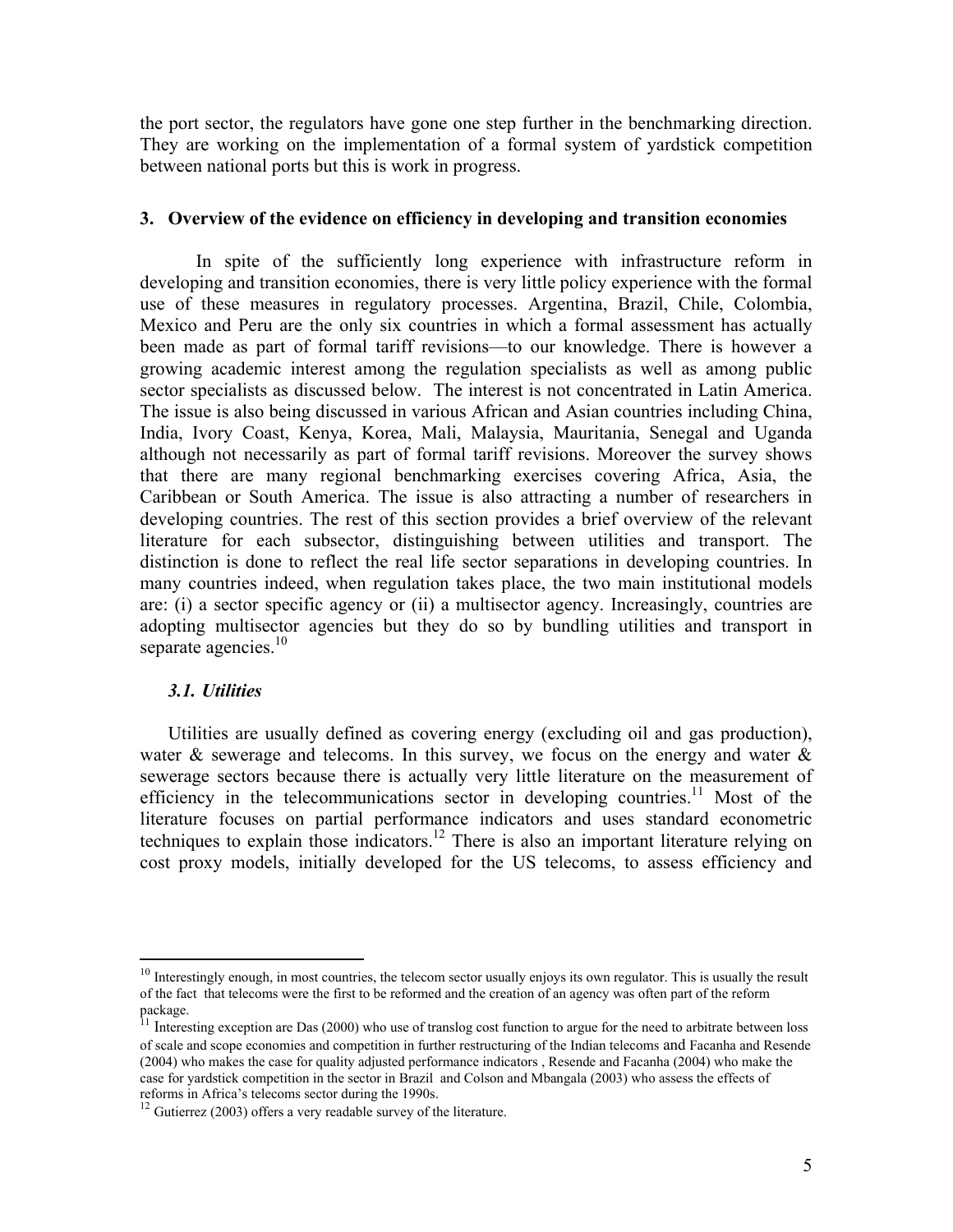address other regulatory issues. <sup>13</sup> But both of these areas go beyond the scope of this paper and are hence not reviewed here.

# *3.1.1. Energy*

 $\overline{a}$ 

The literature on this sector is growing fast but it has many common features. We identified almost 30 papers, reported in Table 2, covering full systems, generation only or distribution only. Most of the papers are on the electricity sector. Only two deal with the gas sector in developing or transition economies and both are on Argentina, the only country in which a tariff revision including a discussion of the revision of the cap actually took place.<sup>14</sup>

Most papers focus on a single output. In most cases, they focus on the production side of the business but cost data are much more difficult to obtain. DEA is the most common approach. There is an unusually large number of papers relying on both nonparametric and parametric approaches to check the robustness of the results or of the policy conclusions.

Most of them (over 50% of the papers) rely on country specific data. This is because in many countries, the reforms have created many business units which can be compared with each other. Among developing countries, Latin America is the most studied region, reflecting the payoff of the efforts made by the Latin American Association of Energy Regulators to generate comparable data.

In general, when authors focus on the cost side of the business, the main difference across papers comes from the differences of the expenditure type they focus on: operational, capital expenditures or total expenditures. The papers focusing on the production side deal with either the number of clients served or total energy sold. Since in many countries the operators tend to control more the energy supplied than the number of customers--in general operators are subject to connection obligations, not necessarily to service obligations at any tariff-- the most common proxy for output is energy sold.

As in all other sectors, the choice on the input side is generally driven as much by data availability as it is by economic principles. The number of employees is the standard labor input and is easily obtained. For the capital inputs, however, the options are more difficult. Transformer capacity is widely accepted as a required variable. Many authors also consider kilometers of distribution lines, which measure (with some approximation) the amount of network capital. There is however a recognition that it can reflect geographical dispersion of consumers as much as differences in productive efficiency. The main lesson is that network capital can thus be treated as an output or as an input but it is necessary to control for geographical dispersion. Generally, with a single equation production frontier, it is treated as an input.<sup>15</sup> As suggested by Kumbhakar and

<sup>&</sup>lt;sup>13</sup> The conceptual framework is presented in the book by Gasmi et al. (2002) and their 2000 article. An illustration for Argentina is provided in Benitez et al (2001).

<sup>&</sup>lt;sup>14</sup> This section is to a large extent a major update of the papers reviewed in Jamasb and Pollitt (2001).

<sup>&</sup>lt;sup>15</sup> Since physical measures of capital (as the ones used in this study) cannot capture all the capital equipment used in the production process (aside of the difficulties to account for differences in asset quality, age and composition), an alternative is to represent all capital in a single monetary measure. However, creating monetary measures of capital is problematic because accounting methods and revaluation policies are not uniform within organizations. Furthermore, there is still debate over the correct method of calculating the monetary value of capital.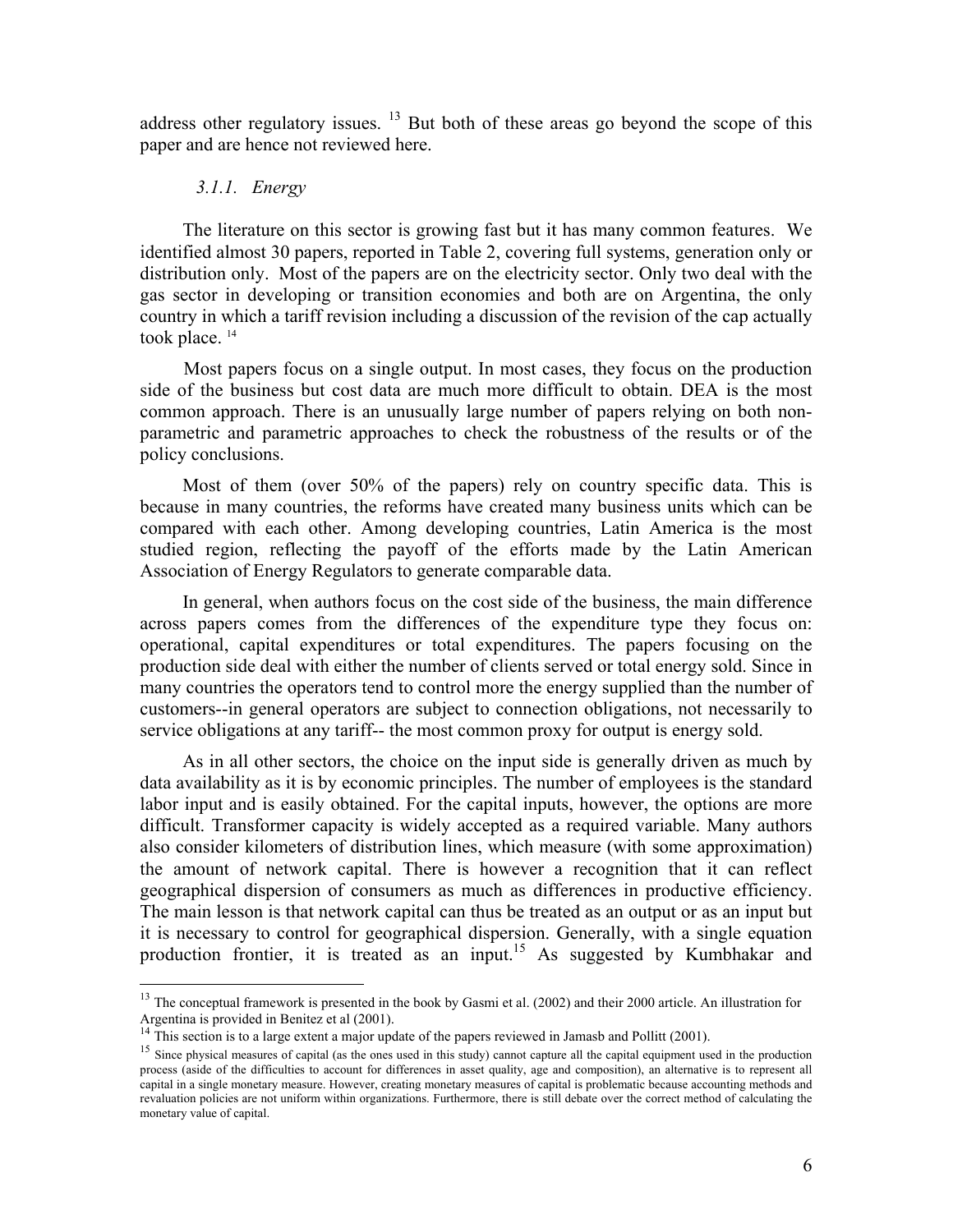Hjalmarsson (1998), there are many instances in which it makes sense to focus on labor productivity only, rather than to rely on methods which make implicit assumptions on the joint evolution of factor efficiency and this is being increasingly recognized in the recent literature.

Regarding the environmental variables included in the models, service area is an exogenous (scale) operating characteristic of the firm's environment. When the number and type of customers served can be assumed to be exogenous, it is often also included as a control variable of some sort—often customer density to get to the demographics impacting the sector; the higher the density the higher the productivity. Differences in voltages required by customers may matter and hence the need to model the share of residential vs. non-residential users. On the quality side, it is not unusual for researchers to include a variable representing the security of supply, peak-load demand, technical losses and outages. Finally, cross-country papers also include GNP per capita to control for differences in the socio-economic environment in which firms operate in each country.

An interesting additional feature of this literature is the willingness of some authors to rely on 2-stage processes to assess the impact of the institutional or policy variables. These authors compute the efficiency scores in a first stage. They then rely, in a second stage, on a regression to explain these scores with various types of variables. The econometric models used vary from simple OLS to Tobit or Probit models.

The large set of papers available and their diversity provide a set of useful lessons. The main one may be that there is a clear interest in benchmarking performance in the sector. Benchmarking can be done to simply generate performance rankings. This was common in the first multi-country studies (Whiteman (1995, 1998) or Pollitt (1995)) and continues to be a popular use of the methods including at the country level (Lavado (2004) for the Philippines). Benchmarking can also be done to generate a sense of the scope for tariff reductions in the case of specific tariff revision as is the case for the papers on Argentina, Brazil, Chile, Colombia and Peru where consulting firms of more academic regulators have worked on generating efficiency measures. Finally, benchmarking can be used to promote some form of yardstick competition within countries or across countries as argued by Domah (2004), Estache, Rossi and Ruzzier (2004) or Resende (2002). In general, the publications tell a fairly powerful story. For Latin America, for instance, the efficiency gains achieved are of the order of 5-7% per year. This is not negligible and significantly higher than what was estimated for the gas sector in Argentina for instance.

These benchmarking studies generate a number of other useful results. First, Pollitt (1995) relying on both parametric and DEA techniques as well as second-stage regression to use institutional variables to explain differences in efficiency scores for each segment of the electricity systems as well as the full systems suggests that there were no significant differences for LDCs from the average of other countries in the early part of the 1990s. These results have been globally confirmed by Whiteman (1995, 1998). Relying on a larger set of countries, he finds that efficiency levels in developing countries were very roughly equivalent to those in Australia and Japan, the United States or lower than in Europe but much higher than in Canada or the Asian Tiger economies—Hong Kong, South Korea, Singapore and Taiwan. He also finds that the "baby tigers"—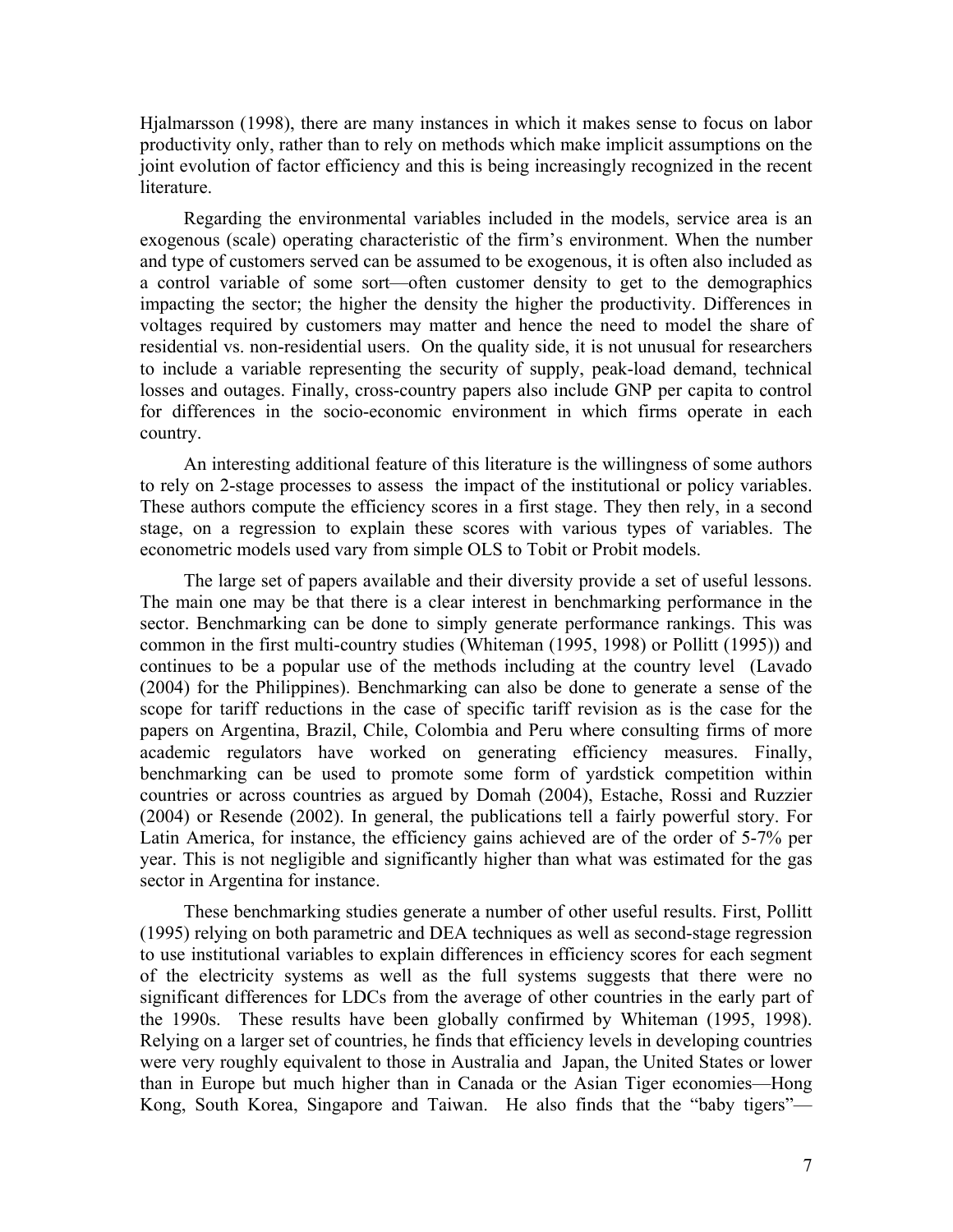Thailand, the Philippines, Malaysia and Indonesia—were average performers as well. Note that the specific rankings vary with the methodology used (DEA vs. SPF).

Second, these studies also provide some sense of the major environmental variables to consider as part of the reform agenda. Pollitt (1995) was quite careful at correcting for environmental variables in his detailed study of segments of the sector. Lam and Shiu (2004) focusing on the generation side of the business test in a second-stage regression the relevance of institutional variables as well as capacity, size and age variables for the capital inputs and the quality and availability of fuel. They find that autonomy, location and coal endowment all contribute to the good ranking of an operator. They also find that these factors can be sufficient to offset the negative effects of a lack of size of an operator. Melo and Espinoza (2004) find that higher population density improves efficiency scores.

Third many of the authors find that size matters to both generation and distribution. Yumos and Hawdon (1997) were the first to suggest that scale is an issue in the sector in all countries from cross-country evidence which included developing economies. Meibodi (1998) finds a similar result for Iran and Pacudan and de Guzman (2002) for the Philippines. These results are also confirmed by Filippini et al (2004) for a transition economy. They go further in using their results to argue that reformers should consider promoting the merger of the smaller distribution utilities in Slovenia.

Fourth, the literature also provides a sense of the actual importance of the much debated role of ownership and regulation in the sector. In general, the impression is that privatization has been associated with improvements in efficiency but only with or through other reforms. Bagdadioglu et at. (1996) may have the most positive result and show that private distributors have better technical and scale efficiency on average. They do however also show that some public operators have scores equivalent to those observed for private operators. Yumos and Hawdon (1997) find ownership change is only useful to improve efficiency with increases in competition. Estache and Rossi (2004) complement this result for distribution companies in Latin America. They show that privatization is not the important variable but regulation is. Productivity increases with degree of incentives built in regulation but privatized firms under rate of return have at most similar labor productivity as public firms. Similar results are obtained by Pombo and Ramirez (2002 and 2004) for Colombia). In a rare African case study, Plane (1997) assesses for Cote d'Ivoire the impact of the privatization of management with no labor dismissal allowed on technical efficiency and the distribution of the effects among users and owners. He shows that efficiency improved but irregularly and was never as efficient as when under public management and tight budget constraint. The users did benefit from lower prices and quality improvements. Motta (2004) complements the assessment by showing for Brazil that privatization had no statistically significant impact on technical efficiency when using OPEX as an input but resulted in a strong drop in technical efficiency when considering total expenditures. There is some uncertainty on the economic meaning of the result since it may reflect a surge in investment or a substitution between capital and labor post privatization. Berg et al (2004) show in the case of Ukraine that privatization can be good but bad regulation can lead to perverse incentives and deteriorate efficiency scores. Cost plus regulation has been used more effectively by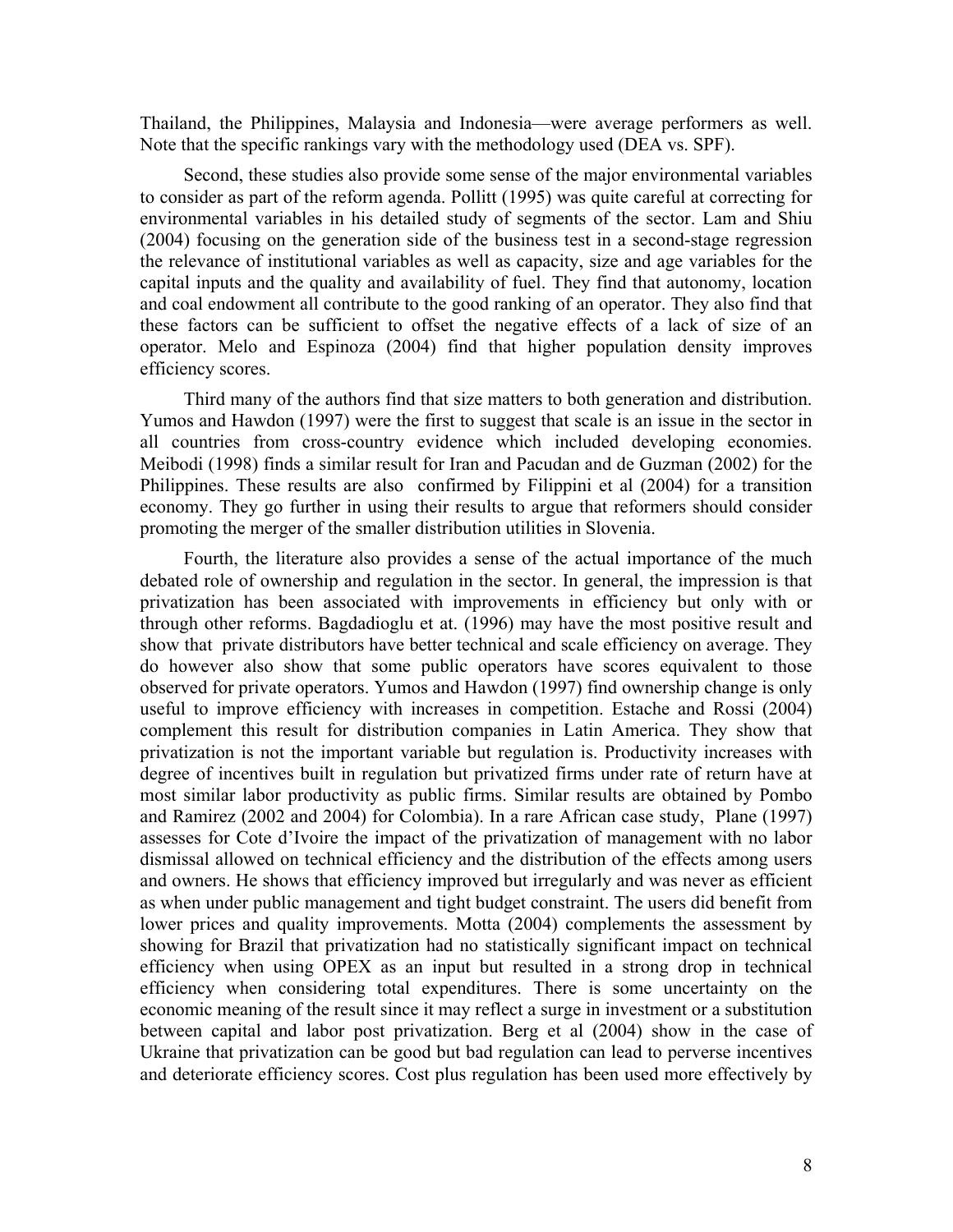private operators to increase shareholder value through cost inflation which has been passed on to users through higher tariffs.

Finally, many of the papers on Latin and South America have shown that it may be useful to try to distinguish between technological and efficiency changes. One of the main results in this context is that reforms contribute to improve both of these efficiency sources. The two studies by Pombo and Ramirez (2002, 2004) on Colombia are particularly well documented on this point.

|                              | Table 2: Ellergy                                                                                                                                                         |                                                           |                                                            |                                                                                                                                                                                                                                                  |  |
|------------------------------|--------------------------------------------------------------------------------------------------------------------------------------------------------------------------|-----------------------------------------------------------|------------------------------------------------------------|--------------------------------------------------------------------------------------------------------------------------------------------------------------------------------------------------------------------------------------------------|--|
| Region                       | Data                                                                                                                                                                     | Reference                                                 | Method                                                     | <b>Policy relevance</b>                                                                                                                                                                                                                          |  |
| World                        | 768<br>thermal<br>plants<br>power<br>operating<br>14<br>countries,<br>in<br>including<br>South Africa and<br>Thailand<br>1989                                            | Pollitt (1995)                                            | <b>SCF/DEA</b><br>with $2nd$ stage<br>regressions<br>Tobit | Finds that privatization does not lower costs in the short<br>run for the industry once allowance was made for<br>ownership, load or country. Government interference<br>with investment decisions do however increase costs.                    |  |
| World                        | 111 electricity generation systems<br>1989-1995 (unbalanced panel)                                                                                                       | Whiteman (1998)                                           | DEA/SFP                                                    | Finds that levels in developing countries were very<br>roughly equivalent to those in Australia, Japan, the US<br>or lower than in Europe but much higher than in Canada<br>or the Asian Tiger economies (specific ranking driven<br>by method). |  |
| World                        | 32 companies from Austria,<br>Netherlands,<br>UK.<br>and<br>1<br>Argentinean                                                                                             | Frontier<br>Economics and<br>Macroconsulting<br>(2001)    | <b>DEA</b>                                                 | Consultant report prepared for the regulator to<br>benchmark the performance of one Argentinean<br>distribution company in preparation for its price review.                                                                                     |  |
| <b>LDCs</b>                  | 85 electricity systems                                                                                                                                                   | Whiteman (1995)                                           | <b>DEA</b>                                                 | Benchmarking exercise.                                                                                                                                                                                                                           |  |
| <b>LDCs</b>                  | 1. Cross-section of generation for<br>27 countries in 1987<br>2. Panel of electricity generating<br>utilities from Malaysia, Thailand<br>and the UK for 1975-1990 period | Yumos and<br>Hawdon (1997)                                | <b>DEA</b>                                                 | Points to major efficiency gaps between small scale and<br>large providers; also finds that changes in ownership do<br>not resolve efficiency problems automatically when<br>there is no competition.                                            |  |
| South<br>America             | 30 South American Distribution<br>companies from 10 countries<br>1994-1998                                                                                               | Rodriguez-<br>Pardina, Rossi and<br><b>Ruzzier</b> (1998) | <b>SPF</b>                                                 | Assessment of average efficiency levels and growth<br>rates.                                                                                                                                                                                     |  |
| South<br>America             | 36 South American Distribution<br>companies from 10 countries<br>1994-1998                                                                                               | Rodriguez-Pardina<br>and Rossi $(2000)$                   | SPF/DEA                                                    | Separation of catching up and technological change<br>effect.                                                                                                                                                                                    |  |
| Latin<br>America             | 84 Latin American Distribution<br>companies<br>1994-2001                                                                                                                 | Estache, Rossi and<br>Ruzzier (2004)                      | SCF/DEA/<br>labor<br>requirement<br>function               | the case for an international yardstick<br>Makes<br>competition regulatory regime and discusses and<br>illustrates the implementation challenges in the context<br>of Latin America.                                                             |  |
| Latin<br>America             | Panel of 127 Latin American<br>Distribution companies<br>1994-2001                                                                                                       | Estache and Rossi<br>(2004)                               | Labor<br>requirement<br>function/SPF                       | Shows that productivity increases with degree of<br>incentives built in regulation. Private under rate of return<br>have at most similar labor productivity as public firms.                                                                     |  |
| Small<br>Island<br>Economies | $\overline{of}$<br>Panel<br>data<br>generation<br>companies for 16 small island<br>economies vs. 121<br>investors<br>owned US generators<br>1993-2000                    | Domah (2002)                                              | <b>DEA/SPF</b><br>with $2nd$ stage<br>regressions          | Shows that use of non-small islands in benchmarking is<br>feasible and desirable.<br>Interconnection influences efficiency scores and changes<br>performance incentives.                                                                         |  |
| Argentina                    | Panel of 8 gas Argentinean<br>distribution companies<br>1970-1995                                                                                                        | <b>NERA (1997)</b>                                        | <b>TFP</b>                                                 | Estimate that using customers are proxy for output,<br>annual X to be used in tariff revision should be around<br>2.4%.                                                                                                                          |  |
| Argentina                    | Panel of 8 gas Argentinean<br>distribution companies<br>1993-1997                                                                                                        | Rossi (2001)                                              | <b>SPF</b>                                                 | Major catching up and frontier shift during the period<br>for all operators.                                                                                                                                                                     |  |
| <b>Brazil</b>                | Cross-section of 24 distribution<br>operators<br>1997/1998 data                                                                                                          | Resende (2002)                                            | <b>DEA</b>                                                 | Argues for relative efficiency scores in the design of a<br>national yardstick competition regulatory regime in<br>Brazil.                                                                                                                       |  |

|  | <b>Table 2: Energy</b> |
|--|------------------------|
|  |                        |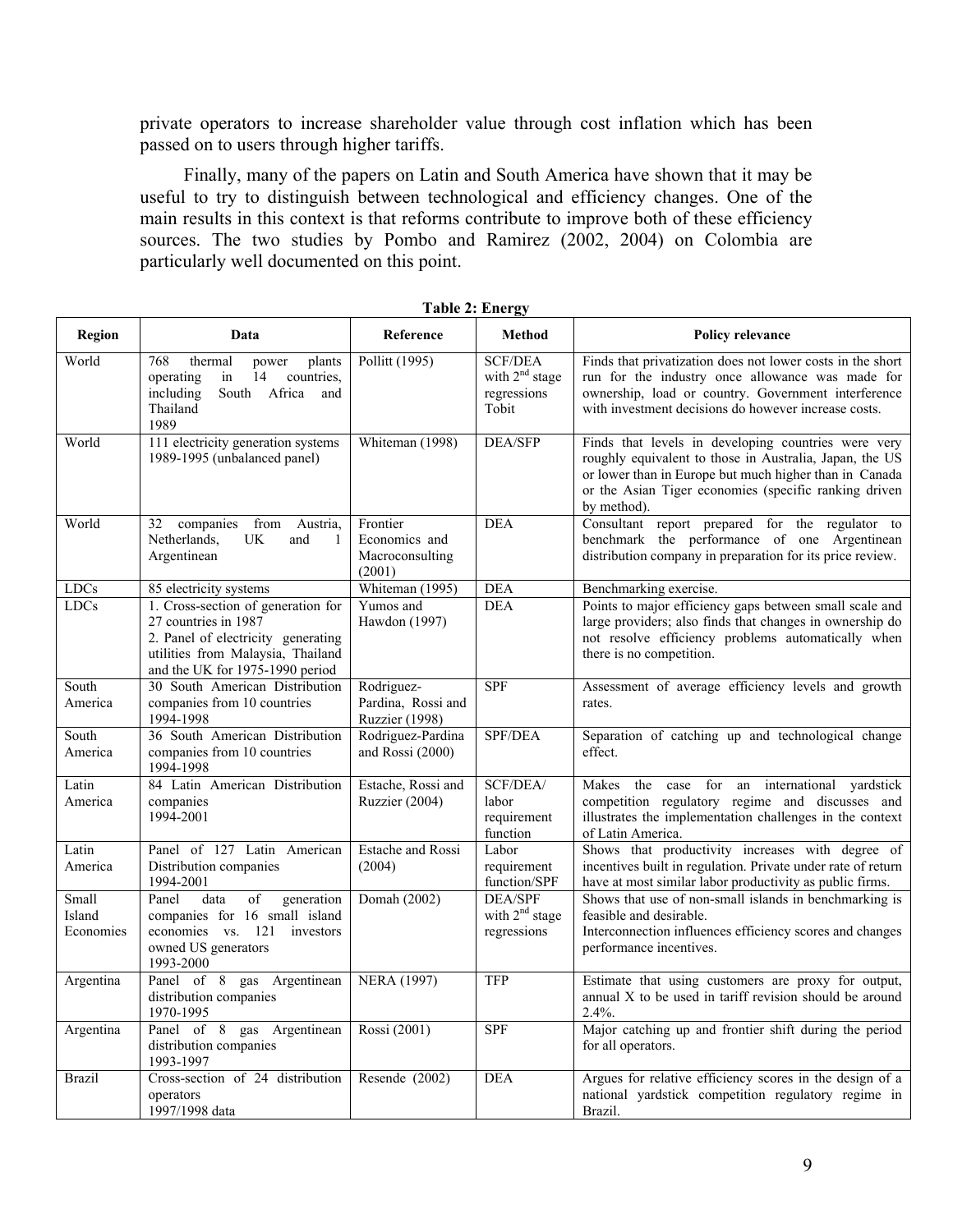| <b>Brazil</b>      | A report for each of the 64<br>distribution<br>operators<br>under<br>ANEEL supervision<br>2003                                | <b>Brazilian</b><br>Regulatory<br>Agency (ANEEL)<br>(2004) | TFP and basic<br>performance<br>benchmarking     | Each operator generated a report explaining how they<br>assessed all variables and how they estimated efficiency<br>gains and subjected it to assessment of regulator.                                                                                                                                                                |
|--------------------|-------------------------------------------------------------------------------------------------------------------------------|------------------------------------------------------------|--------------------------------------------------|---------------------------------------------------------------------------------------------------------------------------------------------------------------------------------------------------------------------------------------------------------------------------------------------------------------------------------------|
| <b>Brazil</b>      | Distribution companies<br>1994 and 2000                                                                                       | Motta (2004)                                               | DEA/SPF                                          | Privatisation has no statistically significant impact with<br>OPEX as input but results in strong drop in technical<br>efficiency when considering Total expenditures.<br>May reflect surge in investment or substitution between<br>capital and labor.<br>Makes case for inclusion of capital costs in any<br>benchmarking exercise. |
| Chile              | 35 empresas de distribucion                                                                                                   | Sanhueza and<br>Rudnick (2004)                             | <b>DEA</b>                                       | Relies on DEA Efficiency measure to assess the<br>electricity distribution value added.                                                                                                                                                                                                                                               |
| Chile              | 35 empresas de distribucion                                                                                                   | Sanhueza and<br>Rudnick (2003)                             | DEA/SPF                                          | Analyses levels and sources of differences across<br>operators.<br>Shows novel use of bootstrapping techniques to asses<br>each operator's efficiency.                                                                                                                                                                                |
| China              | Panel<br>of<br>30<br>municipal<br>regions<br>autonomous<br>and<br>provincial<br>thermal generation<br>plants<br>1995-2000     | Lam and Shiu<br>(2004)                                     | DEA with 2 <sup>nd</sup><br>stage<br>regression  | Shows that average annual TFP growth rate was<br>2.%/year on average.<br>Confirm earlier results on relevance of location.<br>Fuel efficiency and capacity also mattered.                                                                                                                                                             |
| China              | of<br>30<br>Panel<br>municipal,<br>regions<br>autonomous<br>and<br>provincial<br>generation<br>thermal<br>plants<br>1995-1996 | Lam and Shiu<br>(2001)                                     | DEA with $2^{nd}$<br>stage<br>regression         | Find that location (coastal vs. interior), coal endowment,<br>fuel efficiency, capacity and autonomy from the central<br>government, are important determinants of efficiency.<br>Find no evidence of excess capacity. Find no evidence<br>of relevance of FDI. Point to labour redundancy issue.                                     |
| Colombia           | 33<br>distribution<br>Panel<br>of<br>companies<br>1988-2000                                                                   | Pombo and<br>Ramirez (2002)                                | DEA with $2^{nd}$<br>stage<br>regression         | Shows that the reforms of the 1990s improved the<br>average efficiency levels of the sector; regulatory policy<br>had positive effect but ownership has no conclusive role.                                                                                                                                                           |
| Colombia           | Panel of 18 distribution operators<br>2000-2001                                                                               | Columbian<br>Regulatory<br>Agency (CREG)<br>(2002)         | <b>DEA</b>                                       | Meaured for each operator the efficiency gains to be<br>used in assessment of authorized transmission tariff for<br>2003-2007 period (1.63%-2.51% depending on tension<br>level).                                                                                                                                                     |
| Colombia           | of<br>Panel<br>20<br>distribution<br>companies<br>1999-2003                                                                   | Melo and Espinoza<br>(2004)                                | $DF-P$                                           | No significant changes during the period covered;<br>environmental variables matter significantly—the higher<br>the population density, the higher the efficiency.                                                                                                                                                                    |
| Colombia           | Panel of 33 generation and 12<br>distribution companies<br>1988-2000                                                          | Pombo and<br>Ramirez (2002)                                | $DEA$ with $2^{nd}$<br>stage<br>regression       | Shows that the reforms of the 1990s improved the<br>average efficiency levels of the sector. Technology<br>improvements and regulatory policy had positive effect<br>but wedge between good and bad performers increased.                                                                                                             |
| Iran               | Benchmarks Iranian companies   Meibodi (1998)<br>with LDC sample                                                              |                                                            | DEA/SPF                                          | A large share of differences in efficiency can be<br>explained by plant size.                                                                                                                                                                                                                                                         |
| <b>Ivory Coast</b> | Time-series<br>1959-1995                                                                                                      | Plane (1999)                                               | <b>SPF</b>                                       | Finds significant but irregular efficiency gains from the<br>privatization of management. In addition finds that users<br>gained through lower tariffs from efficiency gains.                                                                                                                                                         |
| Peru               | Panel of 19 distribution operators<br>1995-1998                                                                               | Bonifaz and Santin<br>(2000)                               | DEA with 2 <sup>nd</sup><br>stage<br>regressions | Relative efficiency assessment for the Peruvian<br>Distribution operators.                                                                                                                                                                                                                                                            |
| Philippines        | distribution<br>146<br>electricity<br>operators<br>1998                                                                       | Pacudan and de<br>Guzman (2002)                            | DEA                                              | Used to simulate effects of energy efficiency policy<br>measures on productive efficiency.<br>Highlight the importance of scale efficiency.                                                                                                                                                                                           |
| Philippines        | 119 electricity cooperatives                                                                                                  | Lavado (2004)                                              | DEA/SCF                                          | Ranking of operators.<br>Estimates annual TFP growth at 1.7%, explained evenly<br>by a frontier shift and catching up.                                                                                                                                                                                                                |
| Slovenia           | Panel of 5 Slovenian electricity<br>distribution firms<br>1991-2000                                                           | Filippini, Hrovatin<br>and Zoric (2004)                    | <b>SCF</b>                                       | Paper makes a case for merger of excessive number of<br>small scale operators.                                                                                                                                                                                                                                                        |
| Turkey             | Cross section of 70 Turkish                                                                                                   | Bagdadioglu, Price                                         | DEA                                              | Shows that private distributors have better technical and                                                                                                                                                                                                                                                                             |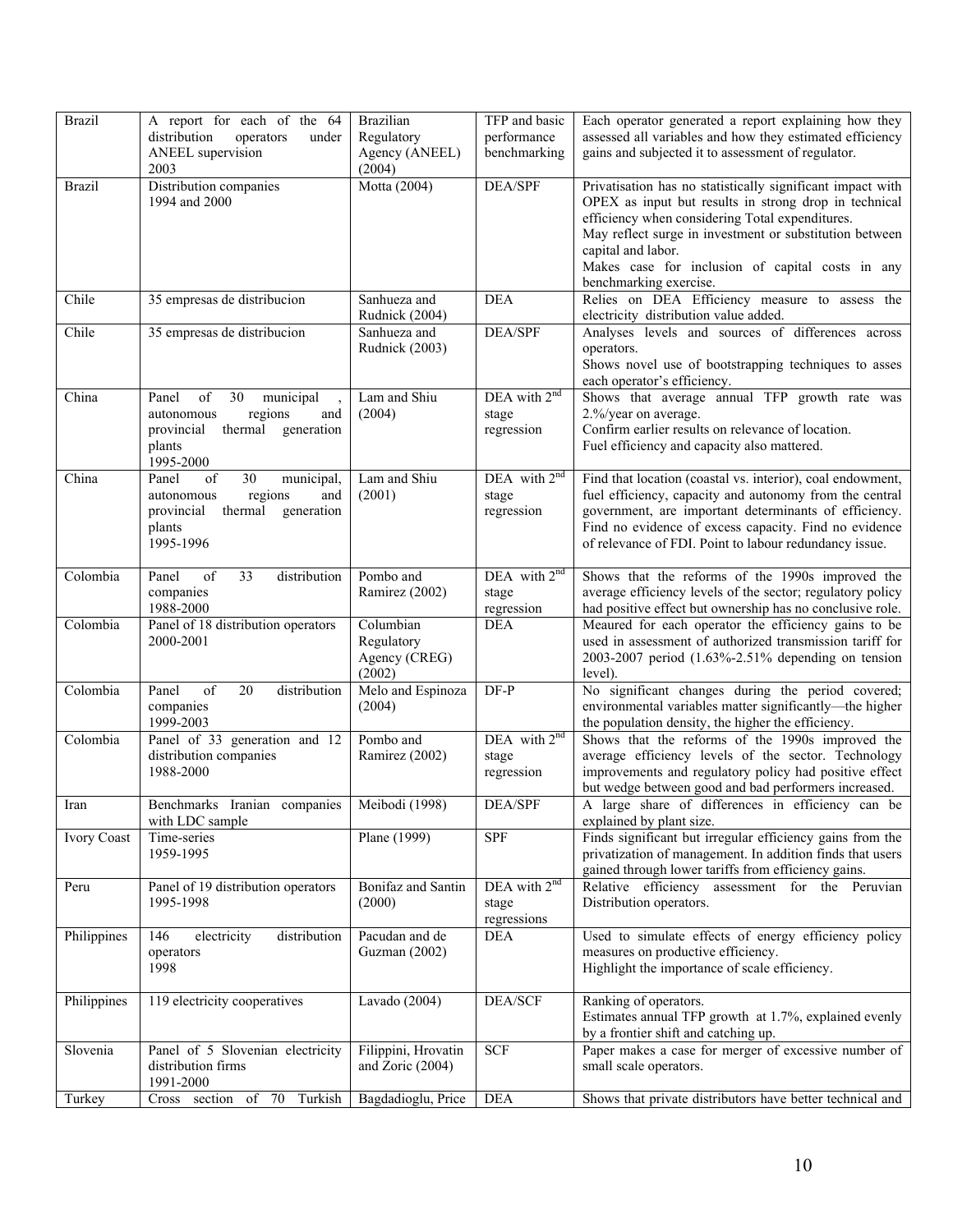|         | electricity distribution operators | and Weyman-    |                | scale efficiency on average but some public operators   |
|---------|------------------------------------|----------------|----------------|---------------------------------------------------------|
|         | 1991                               | Jones (1996)   |                | have equivalent scores.                                 |
| Ukraine | Ukrainian<br>24<br>electricity     | Berg, Lin and  | <b>SPF/DEA</b> | Shows that private operators respond more aggressively  |
|         | distribution companies             | Tsaplin (2004) |                | to incentives than do public operators. When regulation |
|         | 1998-2002                          |                |                | has perverse incentives efficiency worsens.             |

(\*) SPF: Stochastic Production Frontier; SCF Stochastic Cost Frontier; DF: Distance Function (P= production, C=Cost); DEA: Data Envelopment Analysis.

# *3.1.2. Water and Sewerage*

While the share of contracts signed with private operators and regulated under some type of incentive based regime is about as high as it is for the energy sector in developing and transition economies, somewhat surprisingly the number of studies covering the sector is quite limited. We found 8 studies, of which only 4 are actually published and 3 more have actually been issued as working papers by an academic or official institutions. The last one is a mimeo. Table 2 shows that half the papers rely on parametric techniques, 3 on DEA and 1 on an index number. Most studies focus on the production side. Volume of water produced or sold and volume of sewerage collected or number of connections tend to be the most common output variables. A few focus on the cost side and then the issue is on what cost to focus on (operational, capital or total?).

| Region        | Data                                                                            | Reference                                     | Method $(*)$                                                | <b>Policy relevance</b>                                                                                                                                                                                                                                                                                                                                               |
|---------------|---------------------------------------------------------------------------------|-----------------------------------------------|-------------------------------------------------------------|-----------------------------------------------------------------------------------------------------------------------------------------------------------------------------------------------------------------------------------------------------------------------------------------------------------------------------------------------------------------------|
| Africa        | 21 African water utilities.<br>including 3 private<br>1995-1997                 | Estache and<br>Kouassi (2002)                 | SPF and $2nd$<br>stage Tobit<br>model                       | Find that private operators are more cost-<br>efficient and that corruption worsens efficiency;<br>also show that corruption matters much more<br>than ownership.                                                                                                                                                                                                     |
| Africa        | 110 African water utilities<br>1998-2001, including 14<br>private               | Kirkpatrick,<br>Parker, and<br>Zhang $(2004)$ | <b>SCF/DEA</b> with<br>2 <sup>nd</sup> stage<br>regressions | Finds no significant difference between public<br>and private operators in terms of cost once<br>environmental factors have been accounted for.<br>Regulation has no significant impact either.                                                                                                                                                                       |
| Asia          | 50 firms in 19 countries<br>1997                                                | Estache and<br>Rossi (2002)                   | <b>SCF</b>                                                  | Find no statistically significant difference<br>between public and private operators in the<br>sector.                                                                                                                                                                                                                                                                |
| Argentina     | 4 provinces<br>1992-2001 (unbalanced<br>panel)                                  | Estache and<br>Trujillo (2003)                | <b>TFP</b>                                                  | Find a significant improvement resulting from<br>the 1990s reforms in the sector.<br>Also shows that one of the renationalized<br>companies is managing to maintain private<br>gains.<br>Show that ignoring the multiproduction nature of<br>the operators business (water $+$ sewerage) leads<br>to misleading policy conclusion on the<br>performance of operators. |
| <b>Brazil</b> | 20 state operators<br>1996-2000                                                 | Tupper and<br>Resende (2004)                  | DEA with 2 <sup>nd</sup><br>stage Tobit                     | Ranking of operators.<br>Makes the case for yardstick competition.                                                                                                                                                                                                                                                                                                    |
| <b>Brazil</b> | Around 4000 (depending<br>on the year) municipalities<br>of Brazil<br>1996-2002 | Seroa da Motta<br>and Moreira<br>(2004)       | DEA with $2nd$<br>stage regression                          | Private operators stimulate catching up but there<br>is no significant difference between public and<br>private operators in terms of the total variation in<br>productivity. Regional operators benefit from<br>scale economies but have the lowest productivity<br>levels.<br>Municipalities<br>have<br>the<br>highest<br>productivity levels.                      |
| Peru          | 43 operators<br>1996-1998                                                       | Corton $(2003)$                               | <b>SCF</b>                                                  | Cost models which accounts for location,<br>dispersion, size in production and size in<br>administrative responsibility (number of districts                                                                                                                                                                                                                          |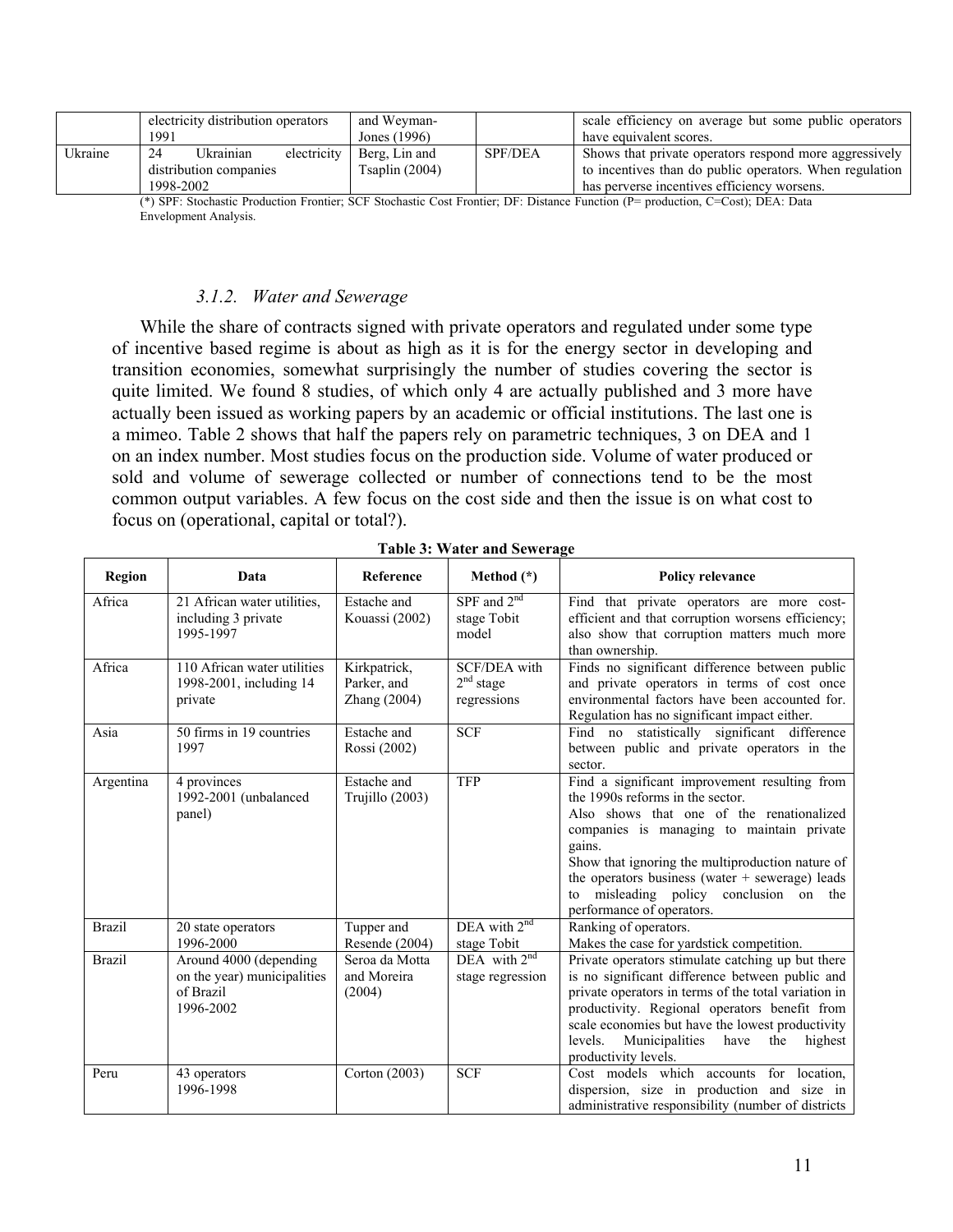|      |                           |                            |                                                                            | covered). These factors account for 90% of<br>differences in costs.<br>Makes a cost based case for mergers of some of<br>the companies.<br>Documents lack of incentives of operators. |
|------|---------------------------|----------------------------|----------------------------------------------------------------------------|---------------------------------------------------------------------------------------------------------------------------------------------------------------------------------------|
| Peru | 45 operators<br>1998-2000 | Alva and<br>Bonifaz (2001) | DEA with $2nd$<br>stage regression<br>analysis of<br>efficiency<br>measure | Ranking of operators for a 3 years period.<br>Find returns to scale.<br>Find important role for environmental variables.                                                              |

(\*) SPF: Stochastic Production Frontier; SCF Stochastic Cost FrontierDEA: Data Envelopment Analysis; TFP: Total factor productivity index number;

 For the papers focusing on cost, labor cost, other input costs, production levels, number of clients, population density, water sources (e.g. surface, ground,...), and quality variables tend to be standard. Increasingly also, analysts add environmental variables, including institutional characteristics. Note that these models are sometimes run with quadratic forms to get non-linearities in the technology, including possible returns to scale. For the papers focusing on the production side of the business, employment, fuel and other energy consumption, network size and other expenses are the most common found. The specific functional forms and variable choices are of course driven by data availability.

There are few overall policy lessons from these few studies but those emerging from a comparison of experiences across regions and countries are important. Probably the most important lesson is that the econometric evidence on the relevance of ownership suggests that in general, there is no statistically significant difference between the efficiency performance of public and private operators in this sector. The only paper on Asia (Estache and Rossi (2002) and the paper using the latest data on Africa (Parker and Saal (2004) are both quite robust at that level. An earlier econometric study on the efficiency of the African companies found, with a much smaller sample, some superiority for private operators but the efficiency effect of ownership was much lower than the effect of good governance in the sector. This mixed review of the efficiency payoff of private sector participation may have to be correlated with the observation that water is the sector with the highest rate of renegotiation. According to Guasch (2004), 75% of the water contracts signed in Latin America during the 1990s were renegotiated.

The story is however not that simple. Indeed, the first published country specific paper on this issue in this sector shows the high efficiency payoffs of the privatization policy for 4 Argentinean provinces based on the calculation of a Malmquist index (Estache and Trujillo (2003)). Annual efficiency gains vary from 2.3% for the largest concession to 13.5% for one of the smaller ones. Note that the first average is over an 8 year period and the second over a 3 year period. The difference is at least partially explained by the fact that the biggest bang for the buck of privatization in these industries is immediately after the reform since the operators know that they will eventually have to share with the users the efficiency gains as part of a scheduled tariff revision. This is in fact illustrated by Seroa da Motta and Moreira (2004) in their recent working paper when they document that private operators stimulate a quick catching up but don't get associated to frontier shifts more than public operators in this sector in Brazil.

The second lesson to emerge is that there is a clear case for increased yardstick competition in the sector, independently of whether the private sector plays a crucial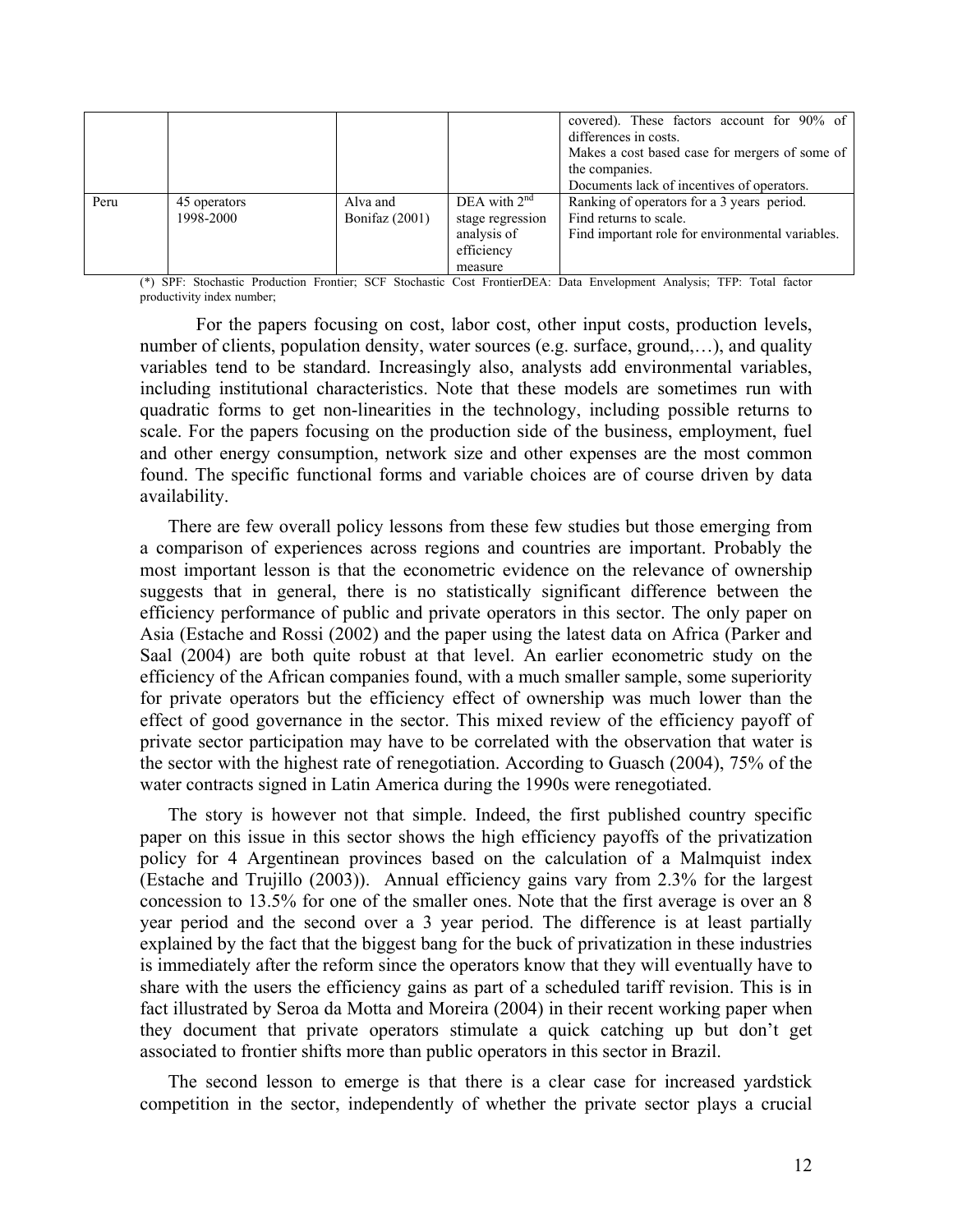role.. Tupper and Resende (2004) provide a very pragmatic illustration of how this could work out in a large country, adapting Bogetoft (1997 and 2000). The various papers on Peru may not be as precise in making the case but the efficiency measures used to rank operators could easily be built in the Tupper-Resende model. Similarly, the various papers on Africa provide the raw material to design a yardstick competition system across sufficiently similar countries within a region.

Third, various papers document the importance of accounting for environmental variables in this sector. The papers on Peru for instance, in particular Corton (2003), are extremely careful at assessing the relevance of a range of variables which are not under the control of the regulated operators. Location, population dispersion, and number of municipalities in the area of responsibility all contribute significantly to differences in performance across operators.

Fourth, it is quite important to recognize that operators are in practice involved in a multiproduct operation. Most provide water but also generally collect sewage. Estache and Trujillo (2003) show that ignoring the multiproduct nature of the business in Argentina would have resulted in an overestimation of the efficiency gains achieved since reforms. For the operators for which the data were available, the estimated annual average efficiency gains dropped from 4.2% to 2.6%.

Finally, the size issue and the concern for scale economies is a recurring theme. The various African studies all recognize that the samples used do not do justice to the large role played by small-scale operators. There is however not enough data available to make a fair assessment of the interface between small and large actors in the sector. Corton (2004) has enough data to show that in the Peruvian context, it could make sense to promote some mergers in view of the room available for scope and scale economies in the sector in that country.

# *3.2. Transport*

 $\overline{a}$ 

The demand for efficiency studies in transport comes about differently than for utilities. Transport operators tend to face much more competition than most of the utilities operators. There is thus apparently a lesser role for regulation in this sector. This is probably true for most inland transportation and most obviously passenger transport where the variety of modes provides enough options to choose from. For freight, the situation is more complex. The competition between trucks and railways is generally strong enough for inland transport even if in railways there are regulatory issues related to captive shippers and access rules--but these are relatively easy to address. Competition is however not as effective in the port sector. Indeed, it is increasingly clear that many of the efficiency gains achieved from inland transport competition and railways reforms get wasted in the port sector.<sup>16</sup> In a recent paper, Clark et al.  $(2004)$  show that improving relatively marginally port efficiency could reduce shipping costs by about 12%. From the viewpoint of transport regulators it is thus quite important to get a sense of the potential cost savings that could be achieved. The remainder of this section reveals a surprising low interest of policymakers and researchers in addressing this issue for developing

<sup>&</sup>lt;sup>16</sup> See for instance the discussion in the European context in Gonzalez, Tovar and Trujillo (2004).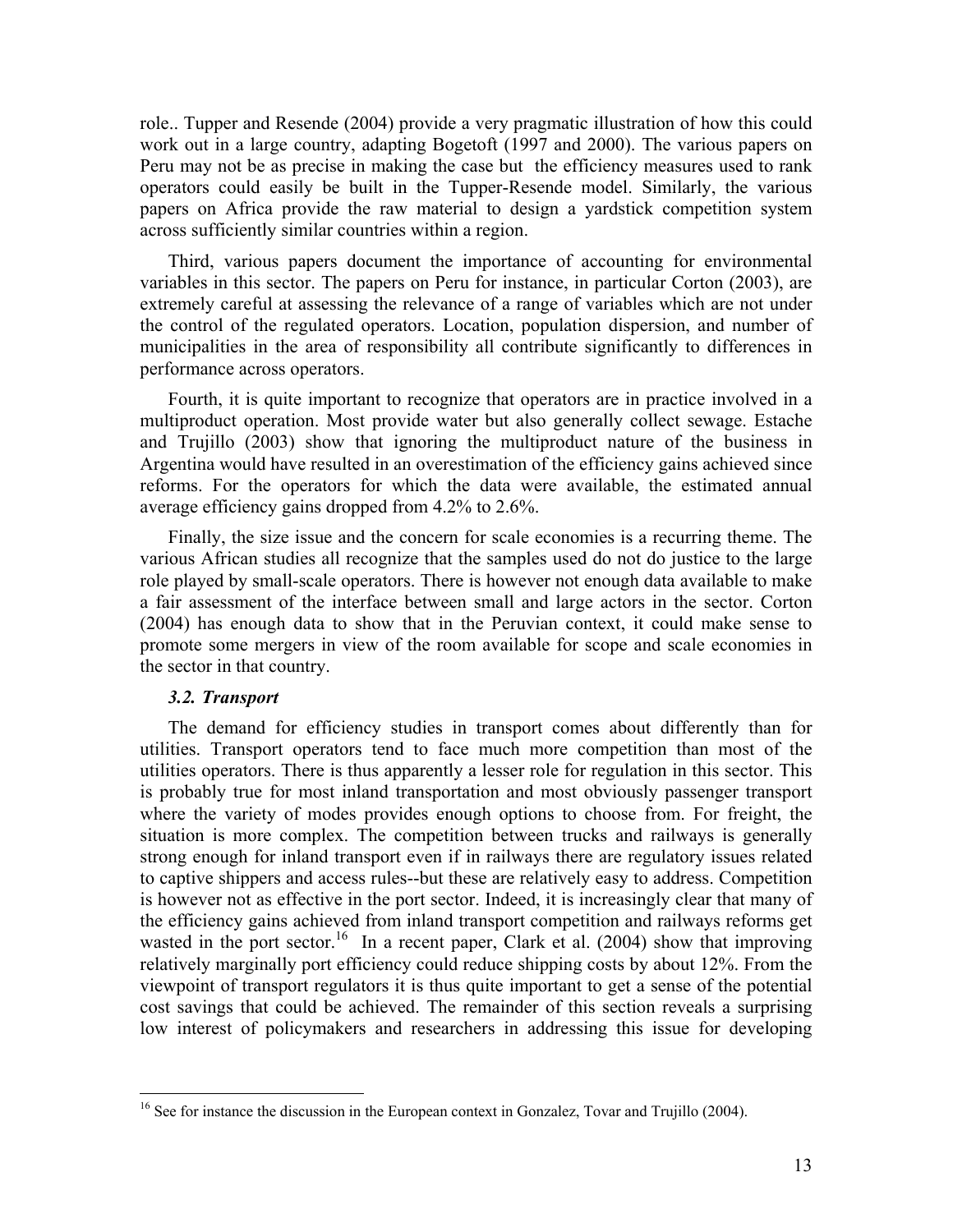countries. There are indeed very few policy relevant quantitative papers on economic efficiency on either ports or railways.

# *3.2.1. Ports*

Ignoring the large literature on partial performance indicators in the sector, the academic coverage of economic efficiency in the port sector is quite scarce indeed in the world in general. Focusing on developing countries reduces the number to 8 articles as seen in Table 4. The main interests of these studies vary significantly across these few papers. They go from an attempt to establish a link between ownership and efficiency to the generation of rankings for benchmarking purposes or to estimates of the efficiency gains to be used as part of a tariff revision. Some of the studies tend to be cross-country and those often cover both Asian and European countries as benchmarks. Others focus on specific countries such as India, Korea or Mexico. Somewhat surprising it is often difficult to know exactly what is being measured. Few of the studies are in indeed specific as to which part of the port sector they are focusing on. Based on the data used, it seems that the most common output measured is cargo handling services.

| Region | Data                                                                               | Reference                                        | Method $(*)$ | <b>Policy relevance</b>                                                                                                                                                                                                                                                   |
|--------|------------------------------------------------------------------------------------|--------------------------------------------------|--------------|---------------------------------------------------------------------------------------------------------------------------------------------------------------------------------------------------------------------------------------------------------------------------|
| World  | Panel of 25<br>countries<br>(including 3)<br>developing<br>countries)<br>1992-1999 | Cullinane, Song, Ji<br>and Wang $(2004)$         | <b>DEA</b>   | Shows that the efficiency of container terminals<br>fluctuates significantly over time.                                                                                                                                                                                   |
| World  | Cross-section of<br>40 countries<br>(includes 1)<br>developing<br>country)<br>1994 | Notteboom, Coeck<br>and Van Den Broeck<br>(2000) | <b>DEA</b>   | Compares efficiency of 36 European terminals and 4<br>Asian. Assessing the performance drivers, they find<br>that the most efficient are North European, the largest<br>terminals, the terminal in hub ports and the private<br>terminals.                                |
| Asia   | Panel of 15<br>countries<br>1989-1998                                              | Cullinane, Song and<br>Gray (2002)               | SPF          | Shows that privatization has improved efficiency of the<br>Asian port system.                                                                                                                                                                                             |
| India  | Panel of 12 Indian<br>ports<br>1981-1982<br>2000-2001                              | De and Ghosh (2002)                              | <b>TVPF</b>  | Trying to explain the relation between productivity,<br>efficiency and technological change, they show that<br>increases in capital use improved productivity in India.                                                                                                   |
| Korea  | Cross section of<br>11 Korean ports<br>1999                                        | Park and De (2004)                               | <b>DEA</b>   | Suggest a 4 stages DEA to highlight efficiency issues<br>ignored by simple DEA.                                                                                                                                                                                           |
| Korea  | Panel of 5 Korean<br>and UK ports<br>1978-1996                                     | Song, Cullinane and<br>Roe (2001)                | <b>DEA</b>   | Comparative assessment of Korean and UK container<br>terminals. Shows positive impact of increased private<br>sector participation.                                                                                                                                       |
| Mexico | Panel of 14<br><b>Mexican Ports</b><br>1996-1999                                   | Estache, González<br>and Trujillo (2002)         | <b>SPF</b>   | Proposes a specific measure for the X of the Mexican<br>price cap adopted for the regulation of infrastructure in<br>the sector. Shows that the reforms improved that X<br>significantly in all ports. Suggests how X measure<br>could be used for yardstick competition. |
| Mexico | Panel of 14<br><b>Mexican Ports</b><br>1996-1999                                   | Estache, Tovar and<br>Trujillo (2004)            | <b>DEA</b>   | Shows how efficiency measures can be used to infer<br>demand shocks by illustrating the impact of the East<br>Asia crisis on the performance of ports authorities.                                                                                                        |

**Table 4: Ports** 

(\*) SPF: Stochastic Production Frontier; DEA: Data Envelopment Analysis; TVPF: Time Varying Production Function.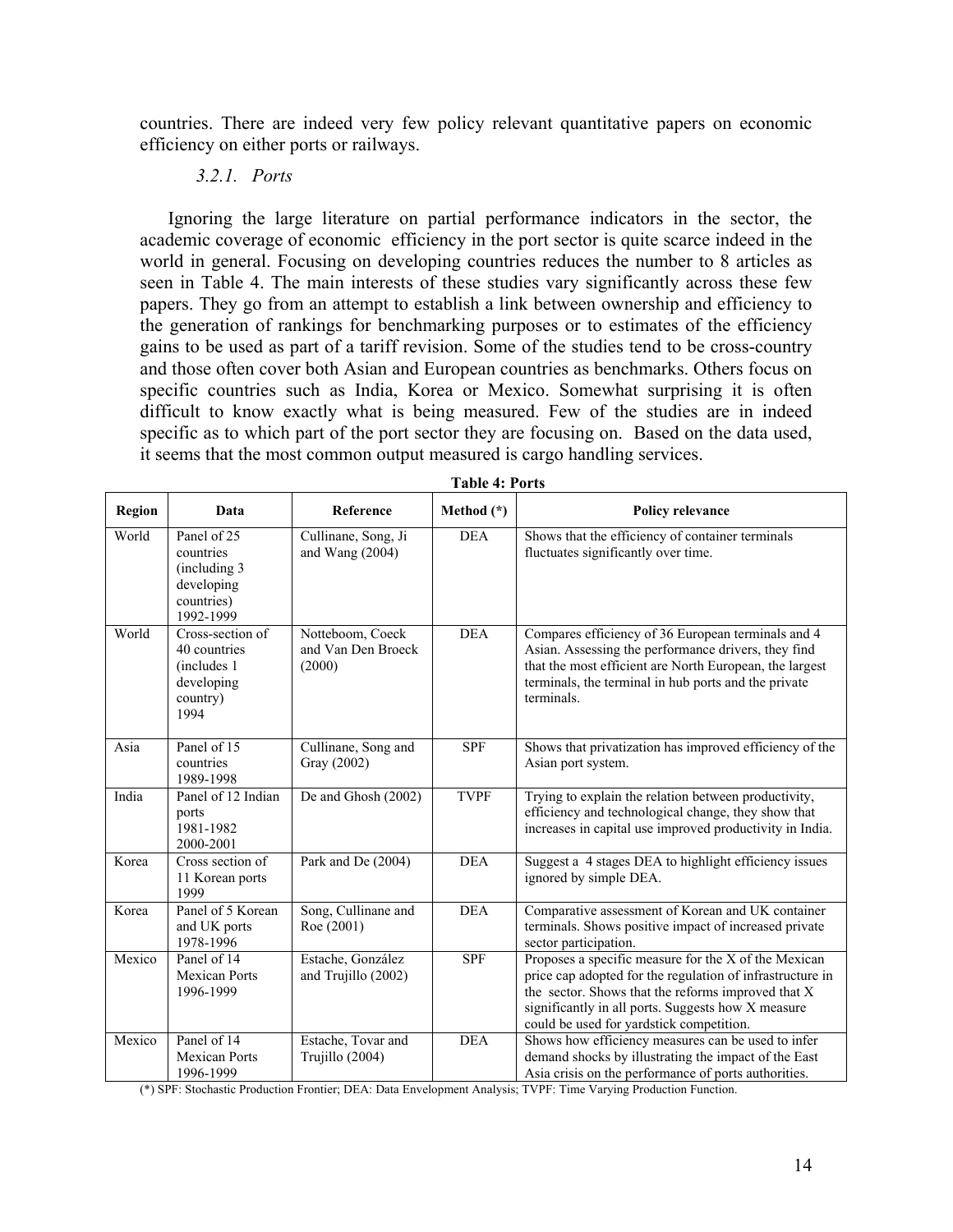DEA tends to dominate the methodologies. There are however many methodological debates among port specialists and efficiency specialists. For instance, Park and De (2004) using data on 11 Korean ports for 1999 compare all the methods available and suggest a new 4 stages DEA to increase the robustness of the results. There is also a more conceptual debates on the number of port activities that need to be covered by efficiency studies. The matter is not a simple one since many of the activities are competitive while a few, more obviously the port infrastructure, are not. Moreover, while it is obvious to all that there is a complementarity between all activities, there is no uniform view on how to address it in the context of efficiency measures or even whether it needs to be addressed. For instance, some argue that all equipment, including equipment owned and operated by independent competitive providers, must be included in the assessment of the performance of the port authorities responsible for the basic infrastructure. Many more disagree with this vision arguing instead that there is an interest in assessing the performance of the regulated monopoly independently of the performance boost or penalty that independent competitive providers may generate. At best, when information is available, the competitive segments of the port should enter as environmental variables.

In practice, the response to the debate is generally settled by data availability. In general, the focus of the assessments in ports tends to be the production side rather than the cost side mainly because of data constraints. But these constraints are so binding that they also drive other choices. They explain why most articles focus on *Cobb-Douglas*  rather than *Translogs.* Most studies also focus on data panels than time series. There are however a few very real policy aspects that cannot be ignored. For instance, most studies explicitly recognize the multiproduct nature of the port business, although a few focus on aggregate output measures. The most common is to see a disaggregation between general, dry-bulk, liquid-bulk and containerized cargo. On the input side, labor and capital tend to be present in every study. Everyone seems to agree on the labor variable but there is no consistency in the way the capital variable is being measured. Only a few studies have accounted for environmental variables (i.e. Is it a mainland port or an island? Is some of the cargo delivered by pipeline? …).

It may be useful here to point to some very pragmatic implementation issues in the estimation of efficiency in the sector. It is not unusual also to see changes in the definitions of some of the variables during the periods of assessment. In the case of labor for instance, reforms tend to lead to major outsourcing policies. In this context, the employment data may end up comparing apples and oranges over time if the researcher is not careful. Indeed, the post reform data would only pick up employees under the port authority payroll and cover the others under the costs of service contracts. The risk is however limited for studies focusing on port authorities since they tend to be quite narrowly focused and are associated with very little outsourcing. For studies attempting to have a wider coverage of port services, the issue is more problematic.

With these limitations in mind, the few papers available provide a number of useful lessons. These can be separated in two types. From a market structure viewpoint, the research provides useful insights to any policymaker in developing countries. First, with respect to size, Cullinane et al. (2002) show that the size is directly influencing efficiency, at least in container terminals. Second, container terminals located in hub ports tend to be more technically efficient than those in feeder ports as documented by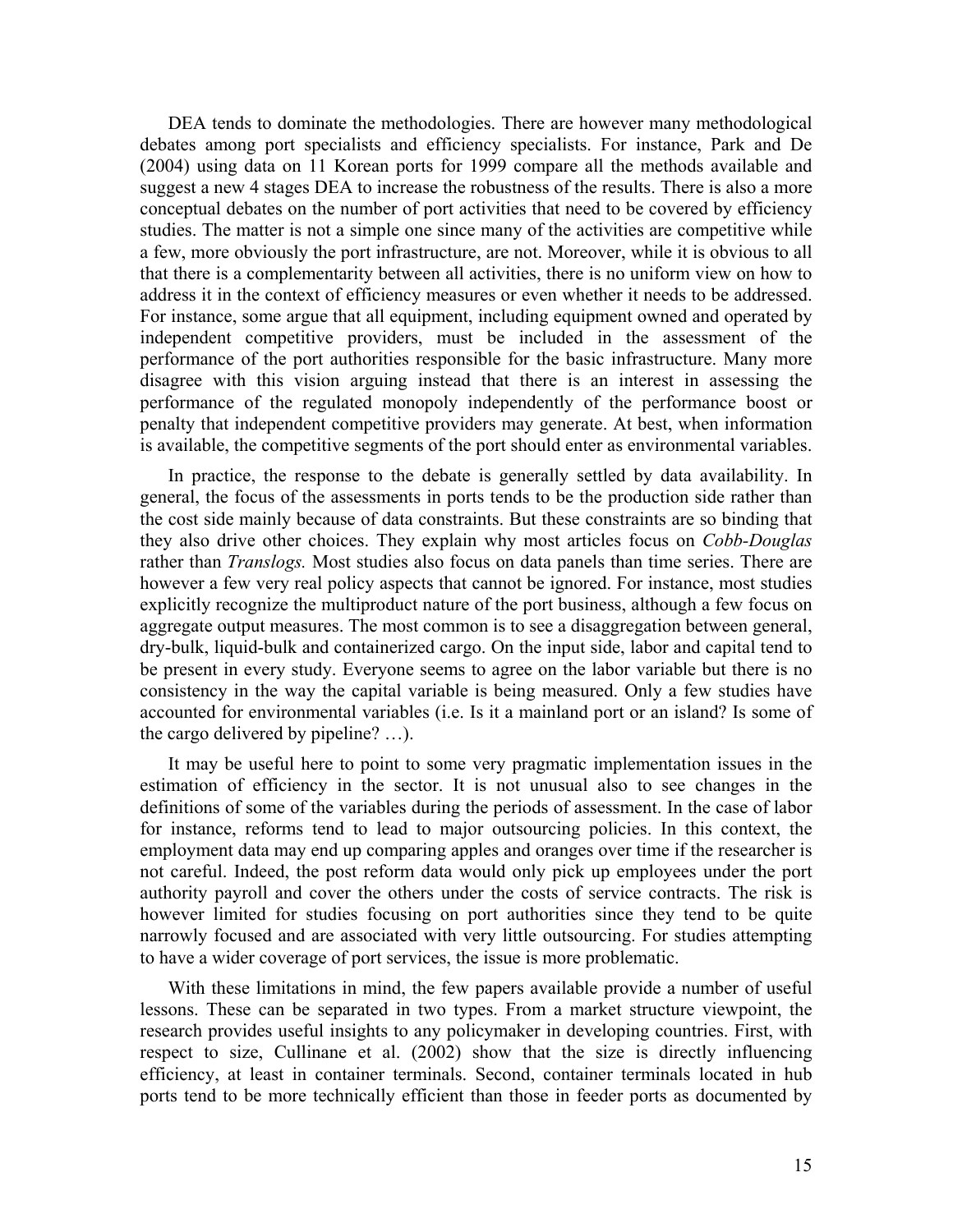Notteboom, Coeck and Van den Broeck (2000). Third, Cullinane et al. (2004) point to the high degree of fluctuation of efficiency over time documented from a sample of 25 container terminals, including some in developing countries. This point is also made by Estache et al. (2004) when discussing the impact of the demand shock due to the East Asia crisis on the Mexican ports located on the Pacific coast of the country. Fourth, based on the Indian experience, De and Ghosh (2002) document the role of the access to capital and its degree of use to the level of efficiency of the sector comparing data from 1981-1982, and 2000-2001 for 12 Indian ports. Fifth, there are many factors driving the efficiency of a port. A few of the papers try to assess systematically the various sources of changes in efficiency. This is the case of Estache et al. (2004) for instance which computes a Malmquist TFP growth index and then relies on a distance function to decompose it into technical, scale and efficiency changes.

From a reform viewpoint, the main lessons are the following. First, the results on the relevance of ownership and the impact of reforms suggest that private ownership tends to improve efficiency in the sector in developing countries. Indeed, Cullinane, et al. (2002) show this in their analysis of 15 Asian container ports during the 1989-1998 period and Notteboom, Coeck and Van den Broeck (2000) reach similar conclusions. Second, increased competition and decentralization of port authorities improves efficiency as shown by Estache et al.. (2002 and 2004) in the case of Mexico. Third, benchmarking is a realistic regulation mode for the sector. Many of the papers are concerned with benchmarking some specific ports or port systems. Tongzon (2001) for instance compares the Australian ports to a set of best practice international ports for 1996 using a DEA. Estache et al. (2002) for instance shows how efficiency measures can be used to promote yardstick competition in the sector in a very pragmatic way. The analysis is done for 14 Mexican port authorities during the 1996-1999 period. The paper includes a discussion of how the use of efficiency measures can be used to shift the burden of proof on the operators in the context of scheduled or unscheduled tariff revisions. Container terminals located in hub ports tend to be more technically efficient than those in feeder ports as documented by Notteboom, Coeck and Van den Broeck (2000) .

#### *3.2.2. Railways*

The railways sector also suffers from a low coverage by the academic and regulatory literature offering quantitative assessment of economic efficiency in developing and transition countries as seen in Table 5. Technically, these papers are not very different from those on developed countries in terms of the choices of methodologies. Indeed, a few of them pool data from OECD and non-OECD countries to generate performance rankings in the sector.

Most of these papers deal with the two main characteristics of the railways sector which have long attracted the interest of researchers interested in measuring economic efficiency: multi-output production and natural monopoly. Railway companies have traditionally operated passenger and freight trains simultaneously on their own networks, either at the national or at the regional level. As seen in the Argentina and Brazil papers however, this was changed by the reforms of the 1990s in many countries. Indeed, in these two countries, long distance passenger service has essentially be reduced to a minimum. Intercity infrastructure is for freight and local suburban traffic is mostly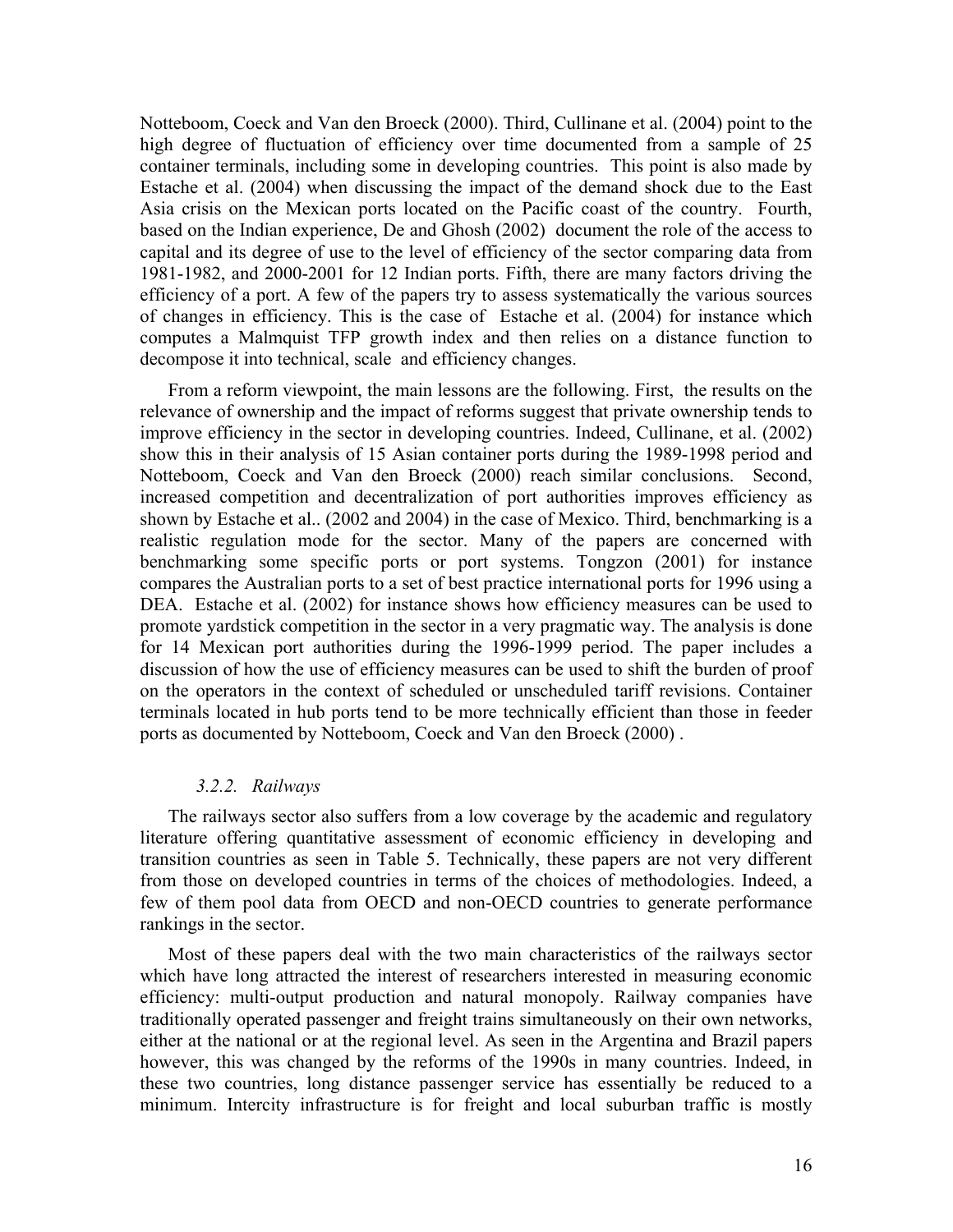passenger with a few instances in which tracks are shared locally—and regulatory conflicts arise.

| таріс ә. тапиауэ                                 |                                                                                                                     |                                                |                                                                                          |                                                                                                                                                                                                                                                                                                               |
|--------------------------------------------------|---------------------------------------------------------------------------------------------------------------------|------------------------------------------------|------------------------------------------------------------------------------------------|---------------------------------------------------------------------------------------------------------------------------------------------------------------------------------------------------------------------------------------------------------------------------------------------------------------|
| Region                                           | Data                                                                                                                | Reference                                      | Method $(*)$                                                                             | Policy relevance                                                                                                                                                                                                                                                                                              |
| World                                            | 46 countries<br>1998-2000                                                                                           | and<br>Lin<br>Lan<br>(2003a)                   | DF                                                                                       | Distinguishes between efficiency and service<br>effectiveness.<br>Focus on comparison of methodologies and<br>rankings.<br>Shows relevance of environmental variables.                                                                                                                                        |
| World                                            | 44 countries<br>1995-2001                                                                                           | and<br>Lan<br>Lin<br>(2003b)                   | <b>DEA</b>                                                                               | Highlight<br>relevance<br>non-traditional<br>of<br>performance<br>indicators<br>sales<br>(e.g.<br>effectiveness relating to marketing).<br>Focus on comparison of methodologies and<br>rankings.<br>Argue that conventional models understate<br>productivity.<br>Shows relevance of environmental variables. |
| World                                            | 85 rail systems<br>1999                                                                                             | and<br>Lan<br>Lin<br>(2002)                    | DEA/SPF                                                                                  | Comparison of methods and their use.<br>Shows that LDC and transitions systems are<br>less efficient that OECD in a much larger<br>margin than expected.                                                                                                                                                      |
| America including<br>Brazil, Chile and<br>Mexico | 5 countries<br>1980-1999                                                                                            | Rivera-Trujillo                                | $SPF$ (DF)                                                                               | Finds that technological change effect (2.2%)<br>annual average) is higher than technical<br>efficiency for most countries.<br>South American have lower growth rather<br>than North America.                                                                                                                 |
| Sub-Saharan Africa                               | 9 countries<br>1970-1990                                                                                            | Mbangala<br>and<br>Perelman (1997)             | <b>Sequential DEA</b>                                                                    | Small companies and companies with higher<br>passenger shares perform better.                                                                                                                                                                                                                                 |
| Sub-Saharan Africa                               | 10 countries<br>1970-1990                                                                                           | Mbgangala<br>(2004)                            | Sequential DEA<br>and Malmquist<br>TFP index                                             | Provides a regional ranking of operators.                                                                                                                                                                                                                                                                     |
| Sub-Saharan Africa                               | 1980-2001<br>10<br>national<br>railways                                                                             | Mbgangala<br>(2004)                            | Sequential DEA<br>and Malmquist<br>TFP index                                             | Updates previous ranking of operators.<br>Shows that Interconnection and multimodal<br>transportation need to be developed.                                                                                                                                                                                   |
| Argentina and Brazil                             | Argentina:<br>1993-1999<br>5<br>freight,<br>5<br>passenger<br>Brazil:<br>1992-<br>1996<br>6<br>freight<br>companies | Estache,<br>Gonzalez<br>and<br>Trujillo (2001) | TFP index                                                                                | TFP growth rates paths revealed the strategic<br>behavior of companies in a price-cap<br>regulatory regime.                                                                                                                                                                                                   |
| <b>Brazil</b>                                    | 6<br>freight<br>companies<br>1992-2001                                                                              | Estache,<br>Perelman<br>and<br>Trujillo (2004) | <b>DEA</b><br>and<br>Malmquist TFP<br>index<br>with<br>quality-quantity<br>decomposition | Incentive work when made as explicit as<br>possible in the design of regulatory regimes.                                                                                                                                                                                                                      |

|  |  | Table 5: Railways |
|--|--|-------------------|
|--|--|-------------------|

(\*) SPF: Stochastic Production Frontier; EA: Data Envelopment Analysis; TFP: Total factor froductivity index number

A second interesting characteristic of this literature is that because cost minimization assumptions tend to be impossible to measure due to lack of data, most performance studies deal exclusively with physical output and input quantities and most are interested in production efficiency measurement only. In general ton-km or train-km are the main output measurements for freight and passenger-km for passengers. The main inputs tend to be employment, km of tracks—electrified or not--, rolling stock, energy distinguishing between the various sources. This very pragmatic approaches have not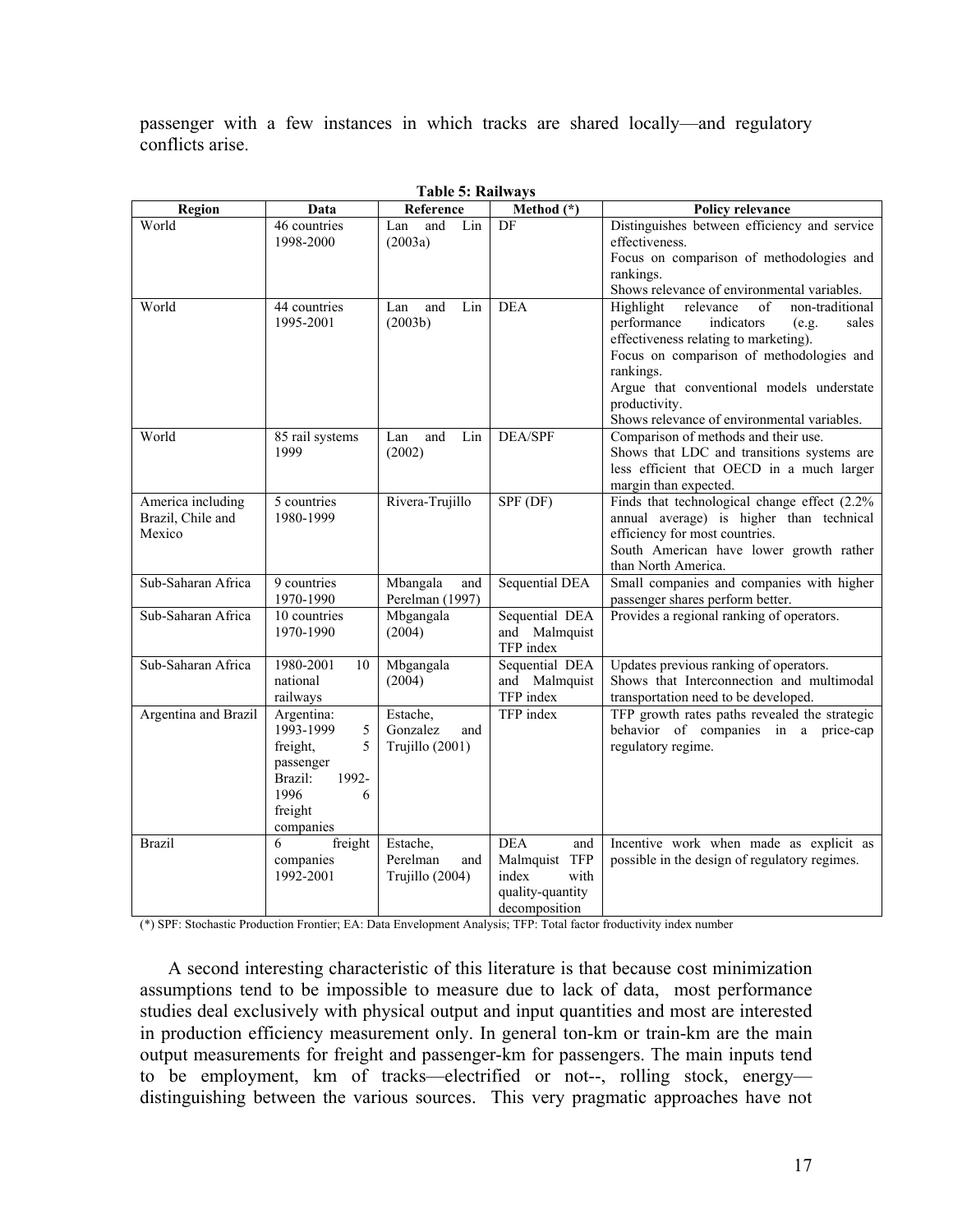stopped the methodological debates as seen in the two papers by Lan and Lin (2003a and b) who echo many of the debates between researchers interested exclusively in OECD countries.

In terms of the main regulatory and policy lessons provided by this modest literature, the following stand out. First, all the multicountry studies highlight the importance of environmental factors in the absolute and relative performance of operators. Lan and Lin (2002, 2003 a and b) are quite keen to argue that case and do so effectively. The authors find great differences among companies as expected. The main contribution is however to show that these differences are partially explained by the degree of development (GDP per capita), the technology used (% of electrified lines), and the density, both of the population and of the network lines. More dramatic maybe are the studies on Sub-Saharan countries (Mbangala and Perelman (1997) and Mbangala (2004a and b)). They reveal the strong impact on performance of the dramatic political disturbances in Africa. These disturbances are quite obvious in the railway performances of the national companies of Congo-Brazzaville (CFCO), Democratic Republic of Congo (SNCC) and Kenya (KRC) that suffered of great efficiency losses, mainly during the 1995 to 2001 period. Note that these authors also point out the dramatic increase in competition from the trucking industry resulting from improved road network coverage and the poor intermodal and inter-network coordination in Africa as important environmental variables they have not been able to pick up in their assessments.

Second, the literature also offers useful insights on the impact of reforms and in particular "privatization" of railways services. The results presented in Mbangala (2004a and b) also allow a comparison of the evolution of the performance of two railway companies privatized in 1999 (CEAR from Malawi and CAMRAIL from Cameroun).<sup>17</sup> Both managed to stay in a good position close to the frontier too. But the author points out that both companies, like others in the sample, owe their improved performance to strong reductions in inputs (staff number and rolling stock) rather than improvements in outputs (passenger or tons kilometer transported). The author's conclusions highlight the main problems under scrutiny: organizational and management issues, maintenance problems in relation with the age of equipment (rolling stock and tracks).

The other two papers reported in Table 5 assessing the impact of reforms offer a contrasting story based on the experience of two of the most dynamic Latin American reformers in the sector: Argentina and Brazil. In both countries, the reforms undertaken in the 1990s consisted in the separation of passenger and freight transportation and, contrary to the European Union deregulation reform, no vertical separation between infrastructure and operation activities was introduced. Estache et al. (2001) estimate TFP growth indexes for Brazilian freight railways companies before and after privatization (around 1996) and find that improvements after the reform (8% by year) were mostly due to output increases, contrary to improvements before the reform (5.5% by year) exclusively attributable to reduction inputs, particularly labor. In Argentina the freight and commuter networks were originally owned as an integrated public enterprise, therefore the comparison of performances before and after the reform are less informative. This is the reason why the authors estimate TFP growth indexes for the

1

 $17$  Other national companies in the sample were privatized as well but outside the period covered by the data, in 2002 and 2003.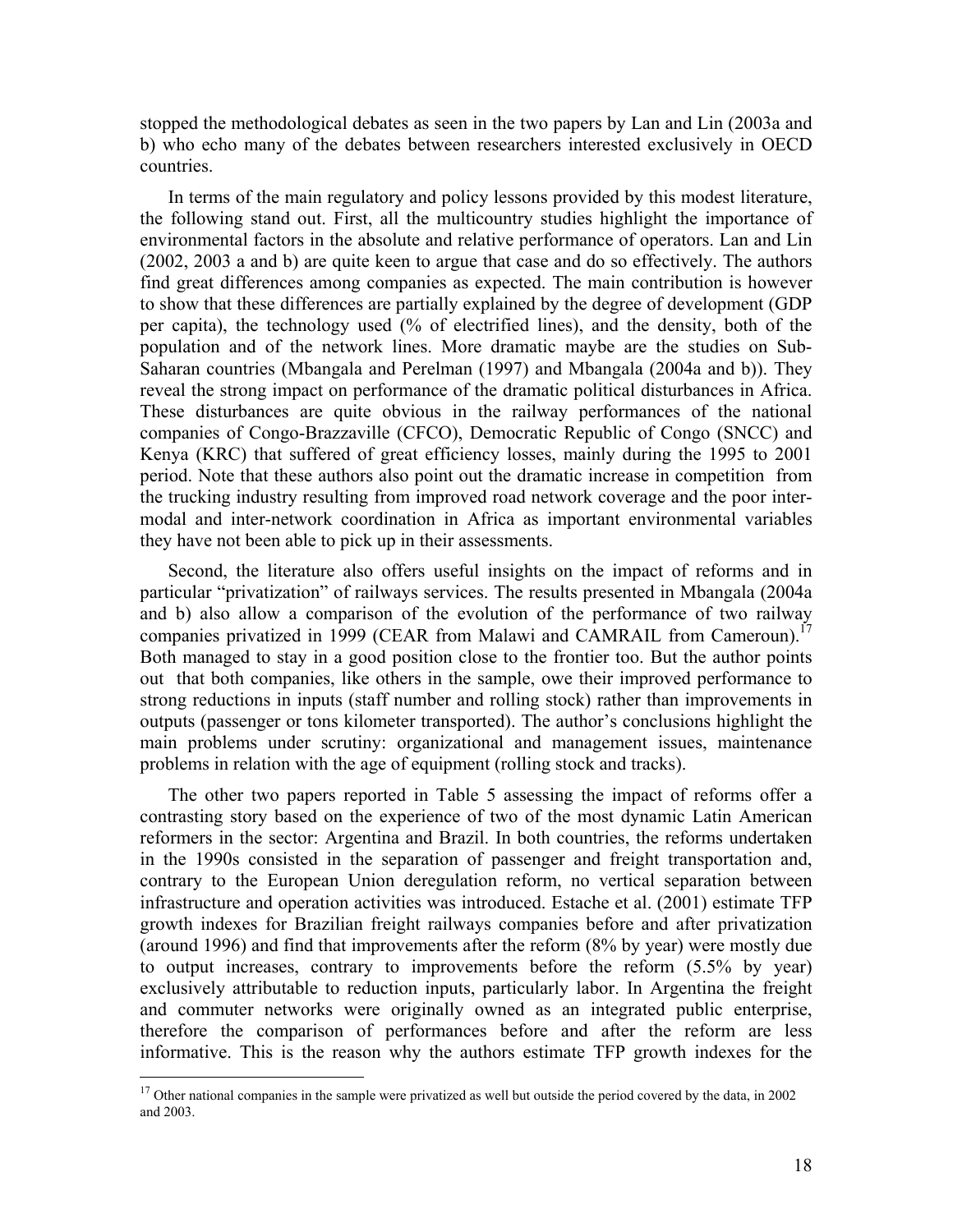period 1994 to 1999 after privatization exclusively. In both, freight and passenger transportation sectors, most companies reached high rates of productivity growth, 5.3% and 9.8% on average, respectively. And, as in the case of Brazil's privatization, this increase is mainly concentrated on the output side. These results are globally confirmed by Estache et al (2004) with more recent data for Brazil.

Third, the literature also provides some useful insight on the timing of the efficiency effects of reform. In particular, Estache et al. (2001) also show that the major gains in efficiency realized by freight companies in Argentina and Brazil were achieved in the first year of operation. They also find that toward the end of the period efficiency drops for all the operators monitored. This tends to confirm the expectations derived from the use of price cap regimes with regular tariff revisions.

Fourth, the paper by Rivera-Trujillo compares the performance of the main North and Latin American railway systems and finds that between 1980 and 1999, the South lagged the North significantly on all efficiency counts. Particularly interesting is the observation that it also lagged the North in terms of the internalization of technological change. On average also, for that continent and during that period, technological change was higher than technical efficiency change.

Fifth, the recent paper by Estache, Trujillo and Perelman (2004) points to the importance of an integrated approach in dealing with safety and output concerns in the regulation of railway service. They do so by modeling an interesting innovative feature of the Brazilian "privatization" intended to ensure a close monitoring of the quantity-quality trade-off. With a price cap regime in the background, the privatization team spelled out, for each concession, two specific targets about output and safety, in terms of minimum net ton-kilometers carried each year and maximum number of accidents per trainkilometer during the first five years. The modeling approach relies on a non-parametric (DEA) index, introduced by Färe et al. (1995), which shows how operators chose between output and quality. The most relevant results reported in Estache et al. (2004) show that the contribution of quality, represented by safety and speed indicators, to productivity change was negative during the public management and transition periods, - 0.7% and –2.3% a year, respectively, while it contributed positively to productivity change, 3.9% a year, during the last period after the reform. In other words, private operators have improved efficiency in terms of both quantity and quality.

Finally, the various papers covering large sets of countries providing both passenger and freight services provide useful insights on the relevance of the size of the network and the complexity of the operations. One of the main results in Mbangala and Perelman (1997) for instance is that on average, small companies and companies operating proportionally higher shares of passenger transport perform better.

## **4. The measurement of efficiency for regulators is a competitive business**

It may be useful in this survey to point out that the market of efficiency measures for regulators is much more competitive than often assumed. Stochastic or deterministic frontiers or DEAs are not the only game in town. There is indeed an increasing presence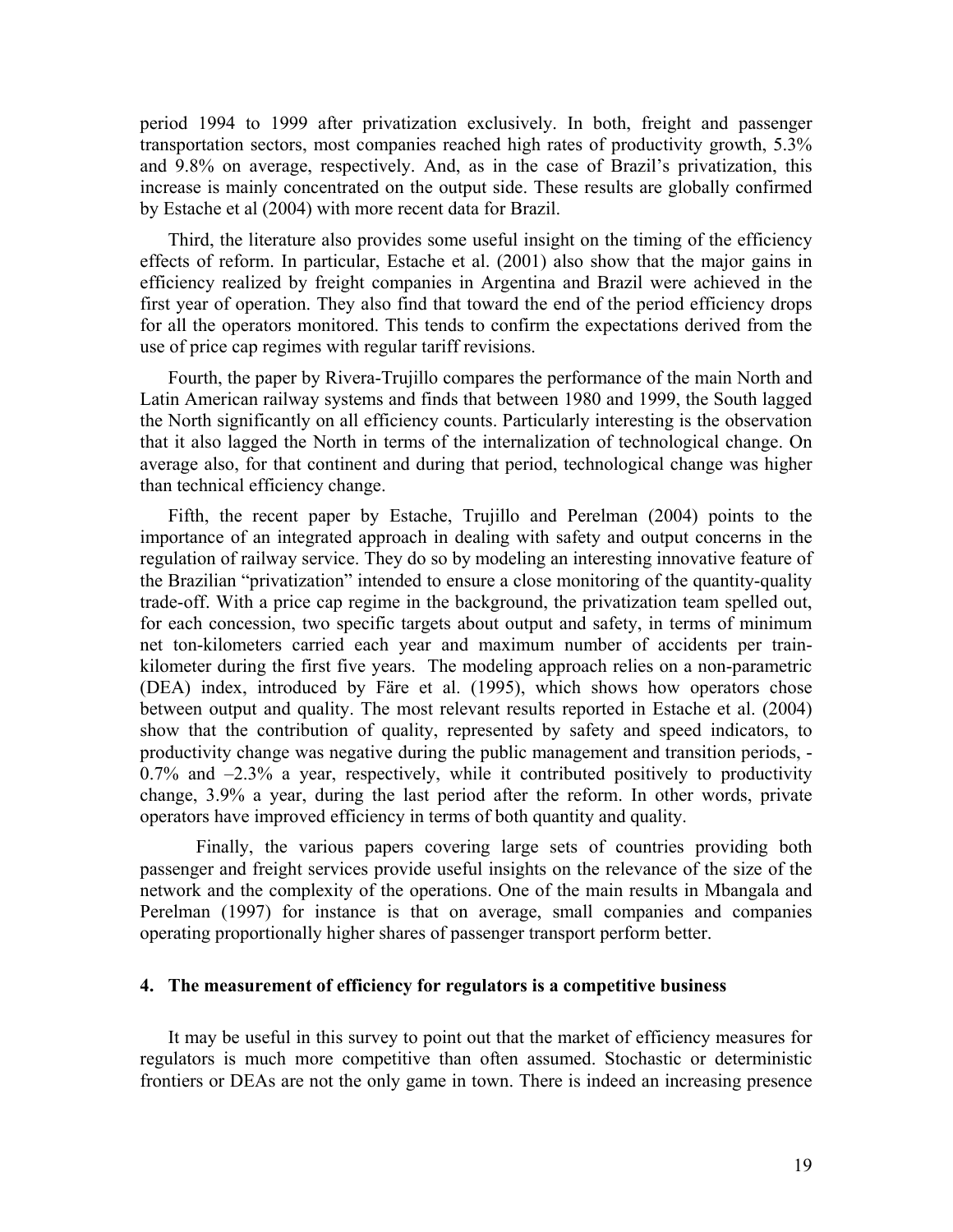of alternatives to standard economic efficiency measures in "real life" regulatory processes.

The most common form of alternatives are engineering-economic models developed in recent years as an alternative to the traditional econometric and accounting approaches to cost assessments. Engineering models offer a more detailed view of cost structures than is possible using econometric data. Because econometric models rely on assumptions of (smooth) functional forms, engineering process models offer a more detailed view of cost structures than is possible using econometric data.

There are two approaches. The first is common in the telecom sectors. Since the 1996 US telecom reforms, a number of countries have relied on forward-looking cost proxy models based on a best practice optimization model of investments in the sector. In practice, these economic cost proxy models begin with an engineering model of the physical local exchange network, and then makes a detailed set of assumptions about input prices and other factors. These hybrid cost models are increasingly being used or at least considered by Latin American and African telecoms regulators to assess forwardlooking efficient costs in the context of the assessment of regulatory decisions associated with universal service obligations or interconnection charges.<sup>18</sup> Some of the consultants who worked on these models are now trying to develop equivalent products for the energy sector.

A second type of engineering model used more in the water and energy sectors in some of the Latin American countries is the "model-operator" model. In a nutshell, the model-operator model is the idealization of the operation of a business by engineers and focuses on production processes and the best practice associated costs. Chile in Latin America (and Spain in Europe) has tried it in some of its regulated activities. It is now also being used in Argentina as part of the definition of the government position in some of its utility contract renegotiations. Bustos and Galetovic (2002) provide an overview of the various aspects of this approach in the Chilean context. Grifell-Taje and Lovell (2003) offer a very useful comparison of the "ideal distribution network" as designed by a consultancy firm with the efficiency estimated from traditional "economic" techniques for Spain's electricity system. They show that the ideal network would have been in 1996 about 29% less costly to operate but that the incumbent managers were actually more cost efficient than the "ideal model" being more effective at exploiting opportunities for improvements in allocative efficiency under the existing regulatory regime.

Both approaches seem to still be fairly specialized but they need to be seen as indicators that there are many ways of getting to the efficiency measure to be used in any incentive based regime.

## **5. Concluding comments**

 $\overline{a}$ 

All things considered, while the list of papers covered by the survey is relatively short, it provides quite an interesting set of lessons. The lessons to be drawn are of two types: policy and technical.

<sup>&</sup>lt;sup>18</sup> For a quick read on the topic, see Benitez et al. (2004) or Laffont, et al (2003)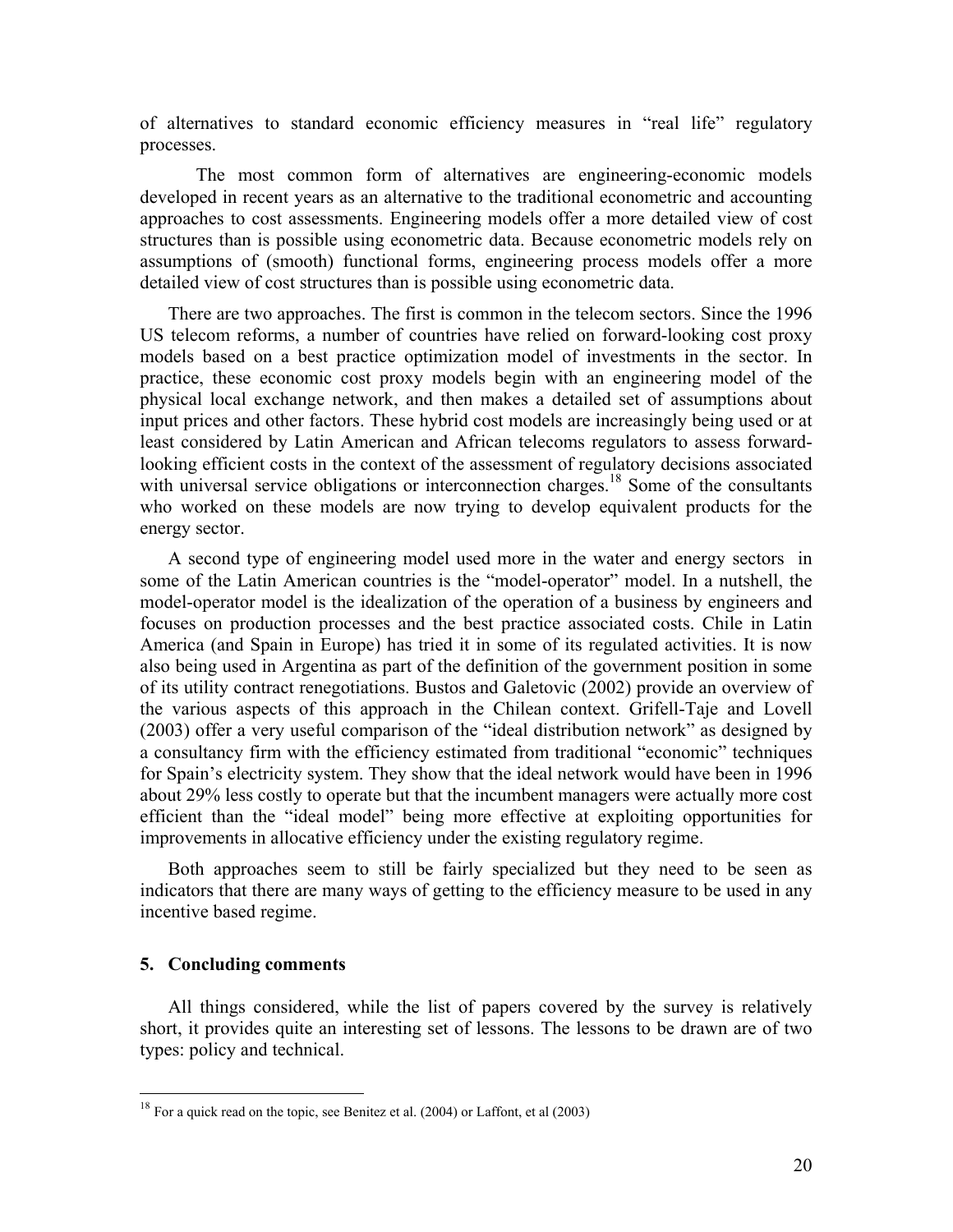At the policy level, the main lesson may be the difference in the relevance of ownership for efficiency between utilities and transport. In transport, private operators have tended to perform better than public operators in developing countries. For utilities, it seems that in general ownership often does not matter as much as sometimes argued. Most cross-country papers on utilities find no statistically significant difference in efficiency scores between public and private providers. As for the country specific papers, some do find differences in performance over time but these differences tend to matter much less than a number of other variables. Across sectors, the more relevant variables include the degree of competition, the design of regulation, the quality of institutions and the degree of corruption. A second lesson is that incentives work. Indeed, across sectors, private operators functioning in a competitive environment or regulated under price caps or hybrid regulatory regimes tend to catch up faster than public operators. There is however no obvious difference in terms of frontier shift. A third policy lesson is that there is a very strong case to push regulators in developing and transition economies toward a more systematic reliance on yardstick competition in a sector in which residual monopoly powers tend to be common. The use of these methods for simple rankings is quite widespread. It could go one step further as it has done in some OECD countries and use the information generated to actually drive cost and hence prices lower.

 At the very technical level, to state the obvious, analysts interested in the efficiency of infrastructure services in developing and transition economies tend to have more data problems than analysts focusing on developed economies. Only a few countries are managing to generate analyses of quality comparable to those observed in OECD countries. Most are in Latin America. Moreover, among the 4 sectors covered here, only the energy sector seems to have enough information to allow the generation of policy relevant analyses comparable to those available for OECD countries.

 There are three main data problems. The first is the measurement of capital. This problem is however not a simple one even in developed economies.<sup>19</sup> The size of the problem is however somewhat surprising for recently privatized operators in view of the fact that typically, privatizations involve in-depth assets valuations. The second is the difficulty of modeling correctly the size of employment in view of the increased trend to outsource many activities in this sector. The third data problem comes from the poor accounting standards of most developing countries and the weak commitment to regulatory accounting standards by privatization teams who seem to sometimes be more interested in the deals than in their sustainability. Most of these problems can be handled through assumptions, tests designed to ensure the robustness of the results or refocusing of efficiency assessments towards results with which analysts feel comfortable. However, the more technical the debate becomes, the larger the wedge between the supply of efficiency analysis and the demand by regulators.

The need to address this wedge is a serious challenge, and may not be specific to developing country regulators. In general, the supply of efficiency work seems to be dominated by overly technical papers. Yet, the demand from the incentive based regulation is for specific assessments of potential cost reductions which can be passed on to users and by a concern for an unbundling of the source of changes in efficiency

1

 $19$  Coelli et al. (2003) allocated a 13 pages annex to the issue in their book targeted to infrastructure regulators.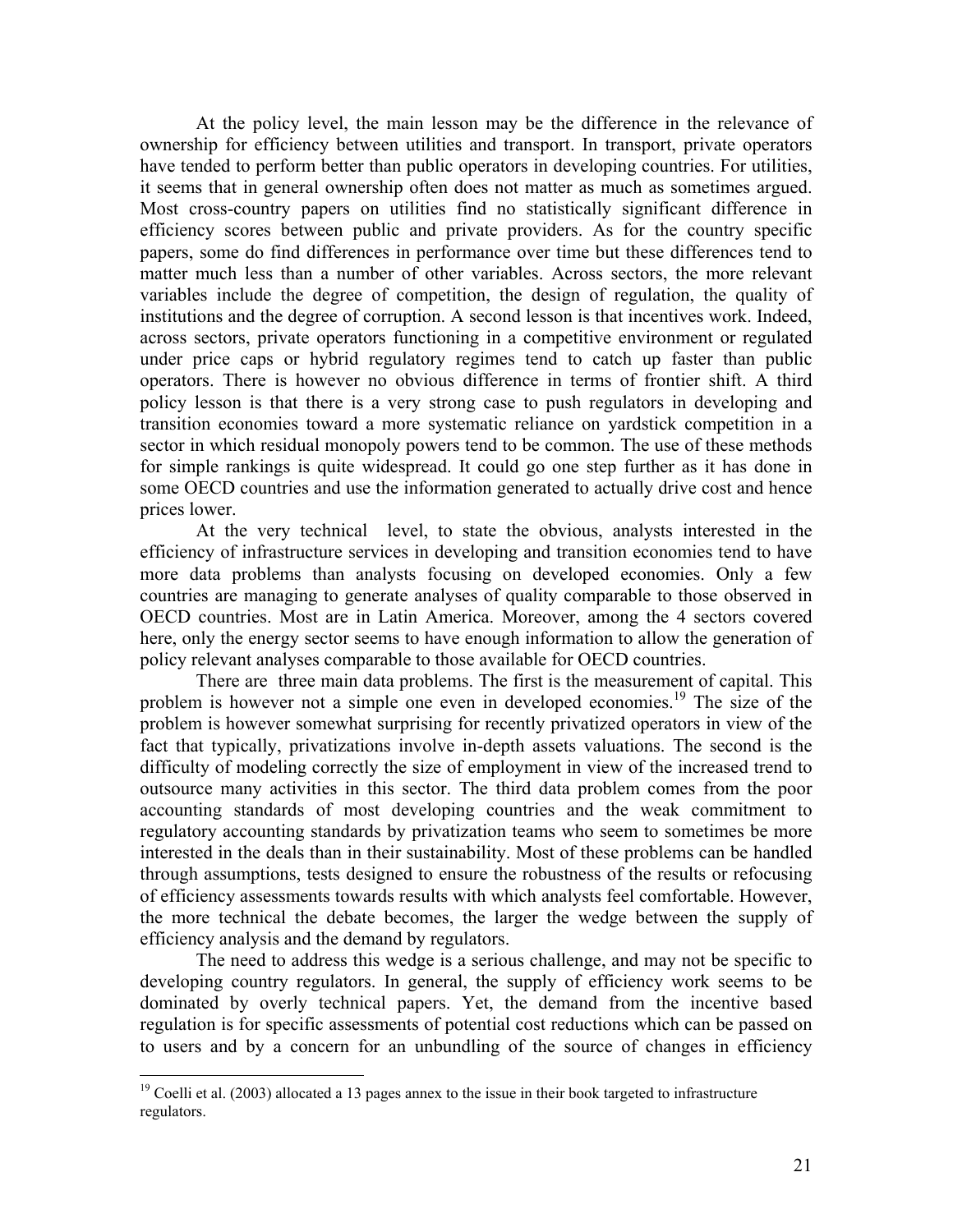between those that can be addressed by regulators and those that cannot. In a nutshell, regulators generally want to know about average rates of change and their decomposition more than anything else.

The mismatch between the demand and the supply may reflect the fact that the "efficiency practice" is generally made of econometricians or mathematicians with little training in real world economic regulation while the "efficiency users" are generally regulatory economists, engineers or lawyers and other specialists with not enough quantitative skills. Oversimplifying the supply to meet the demand will not do much good to the fairness of regulation but shooting for perfection is likely to ration the demand because it is likely to be overly technical. The challenge is for the "practice" to move toward the demand while minimizing the concessions to quality standards. This challenge is the bread and butter of any applied economist hoping to be policy relevant without sacrificing his/her academic credibility.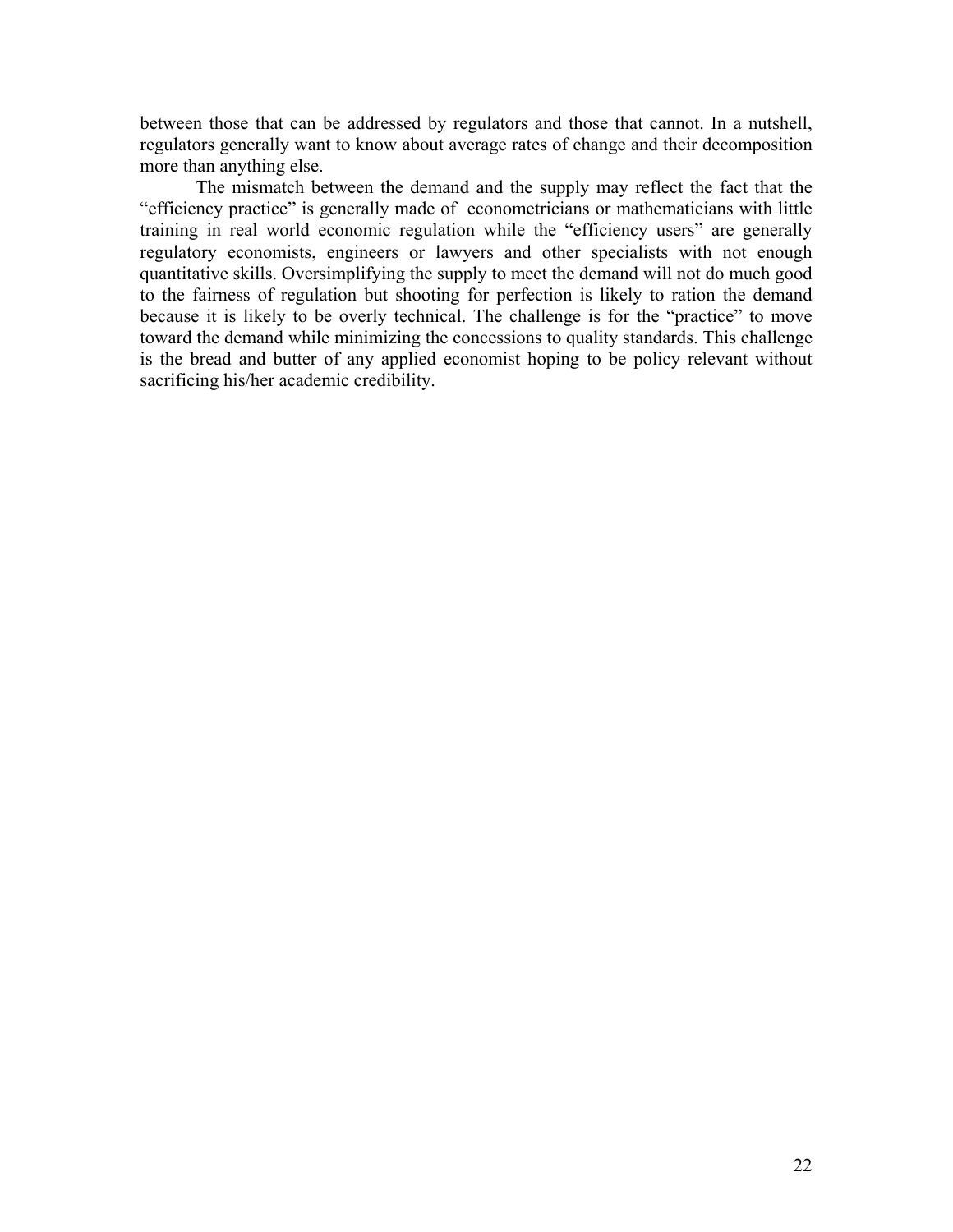## **References**

- 1. Alva, S.L. and J.L. Bonifaz (2001), "Eficiencia relativa en el servicio de saneamiento en el Peru durante el periodo 1998-2000: una aplicación del DEA", mimeo, Universidad del Pacifico
- 2. Agencia Nacional de Energia Electrica (Aneel) (2003), "Nota Técnica No178", available on www.aneel.gov.br
- 3. Bagdadioglu, N, C.Price and T.Weyman-Jones (1996), Efficiency and ownership in electricity distribution: a non-parametric model of the Turkish experience", *Energy Economics,* 18(1-2), 1-23
- 4. Benitez, D., A. Estache, M. Kennet and C. Ruzzier (2002), "The Potential Role of Economic Cost Models in the Regulation of Telecommunications in Developing Countries", *Information Economics and Policy*, March, Vol 14, No.1 21-38
- 5. Berg, S., C. Lin and V. Tsaplin (2004), "Regulation of State-Owned and Privatized Utilities: Ukraine Electricity Distribution Company Performance", PURC, University of Florida
- 6. Bogetoft, P. (1997), DEA-based yardstick competition: the optimality of best practice regulation", Annals of Operation Research, 73, 277-298
- 7. Bogetoft, P. (2000), DEA and activity planning under asymmetric information", Journal of Productivity Analysis
- 8. Bustos, A. and A. Galetovic (2002), "Regulación por empresa eficiente: ¿quién es realmente usted?, *Estudios Públicos 86*, otoño, 145-182
- 9. Clarke, X., D. Dollar and A. Micco (2004), "Port efficiency, maritime transport costs and bilateral trade", Journal of Development Economics, 75, 417-450
- 10. Coelli, T. A. Estache, S. Perelman and L. Trujillo (2002), A Primer on Efficiency Measurement for Utilities and Transport Regulators, WBI Development Studies, Washington, DC.
- 11. Colson, G. and A. Mpapa Mbangala (2003), "Telecoms reform and Productivity Changes in Africa in the 1990s", Document de Recherche, Université de Liège
- 12. Corton, M.L. (2003), "Benchmarking in the water sector: the case of Peru", *Utilities Policy,* 11, 33-142
- 13. Comisión de Regulación de Energía y Gas (CREG) (2002), "Análisis de Gastos Eficientes de Administración, Operación y Mantenimiento, AOM, en Distribución de Energía Electrica", Colombia, available at http://www.creg.gov.co/
- 14. Cullinane, K., D.W. Song and R. Gray (2002), "A stochastic frontier model of the efficiency of major container terminals in Asia: assessing the influence of administrative and ownership structures" *Transportation Research, Part A: Policy and Practice,* 743-762
- 15. Cullinane, K., D.W. Song, P. Ji and T.F. Wang (2004), "An Application of DEA Windows Analysis to Container Port Production Efficiency". *Review of Network Economics.*Vol. 3 Nº 2.
- 16. Das, N. (2000), Technology, efficiency and sustainability of competition in the Indian Telecommunications sector", *Information Economics and Policy*, 12, 133-154
- 17. De, P. and B.Ghosh (2002), "Productivity, efficiency and technological change in Indian ports". *International Journal of Maritime Economics .*Vol.4, 348-368.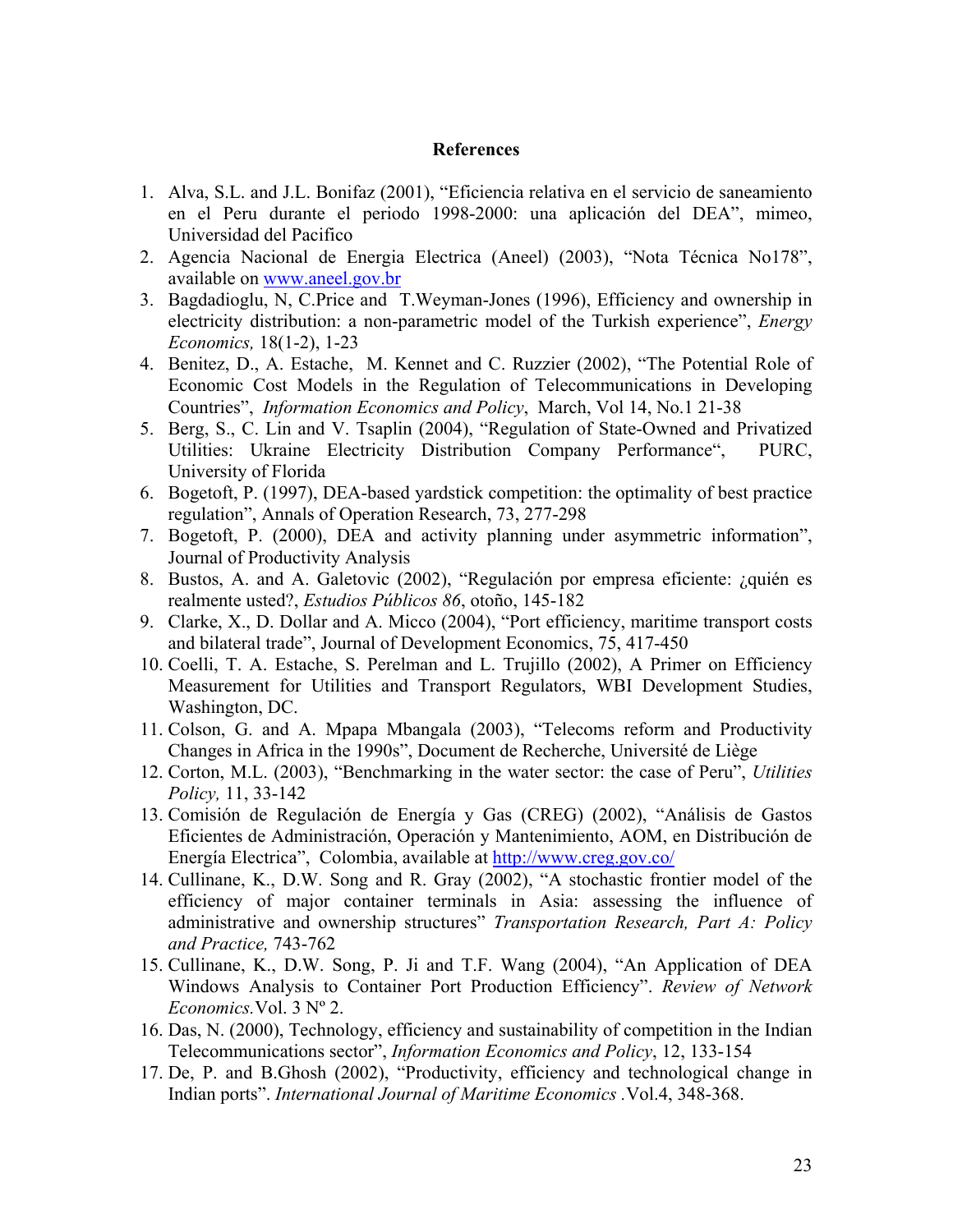- 18. Domah, P. (2002), Technical Efficiency in Electricity Generation—The impact of smallness and isolation of island economies", Cambridge Working Papers in Economics, CMI working paper 14
- 19. Estache, A. and M. Rossi (2004), "Do Regulation and Ownership Drive the Efficiency of Electricity Distribution? Evidence from Latin America", *Economic Letters*, (forthcoming)
- 20. Estache, A. , M. Rossi and C. Ruzzier (2004), "The Case for International Coordination of Electricity Regulation: Evidence from the Measurement of Efficiency in South America", *Journal of Regulatory Economics*, May, pp. 271-295
- 21. Estache, A. and A. Goicoechea (2004), "Notes on the state of infrastructure reforms in developing and transition economies", World Bank, mimeo
- 22. Estache, A., S. Perelman and L. Trujillo (2004), "Measuring Efficiency-Quality Trade-offs: An Application to Brazil's Freight Railways", VIIIth European Workshop on Efficiency and Productivity Analysis meeting, Oviedo, September 2003
- 23. Estache, A., B. Tovar and L. Trujillo (2004), "Sources of Efficiency Gains in Port Reform: A DEA Decomposition of a Malmquist TFP Index for Mexico", *Utilities Policy,* December.
- 24. Estache, A., J.L. Guasch and L. Trujillo (2003), "Price caps, efficiency pay-offs and infrastructure contract renegotiation in Latin America", in Bartle, I*., The UK Model of Utility Regulation: a 20th anniversary collection to mark the "Littlechild Report" retrospect and prospect*, CRI Proceedings 31
- 25. Estache, A. and L. Trujillo (2003), "Efficiency effects of "Privatization" in Argentina's Water and Sanitation Services", *Water Policy,* 5 (4), 369-380
- 26. Estache, A. and M. Rossi (2002), "How different is the efficiency of Public and Private Water Companies in Asia", *The World Bank Economic Review,* . 16(1), 139- 148
- 27. Estache, A. and E. Kouassi (2002), "Sector Organization, Governance and the Inefficiency of African Water Utilities"*, World Bank Policy Research Working Paper*, No3374
- 28. Estache, A., M. Gonzalez and L. Trujillo (2002), "Efficiency Gains from Port Reform and the Potential for Yardstick Competition: Lessons from Mexico", *World Development,* 30 (4), April, 545-560
- 29. Estache, A., M. Gonzalez and L. Trujillo (2002), "What Does Privatization Do for Efficiency? Evidence from Argentina's and Brazil's Railways", *World Development,* 30 (11), November, 1885-1897
- 30. Facanha, L.0. and M. Resende (2004), "Price Cap Regulation, Incentive and Quality, The case of Brazilian Telecommunications", *International Journal of Production Analysis*, vol. 92, 2, November, 133-144
- 31. Filippini, M, N. Hrovatic and J. Zoric (2004), "Efficiency and regulation of the Slovanian electiricty distribution companies", *Energy Policy,* 32, 335-344
- 32. Frontier Economics and Macroconsulting (2001), " Benchmarking Efficiency: EDELAP Price Review", Initial Report Prepared for ENRE
- 33. Gasmi, F., D. M. Kennet, J.J Laffont and W.W. Sharkey (2002), *Cost proxy models and telecommunications policy: A new empirical approach to regulation*, The MIT Press, Cambridge, MA.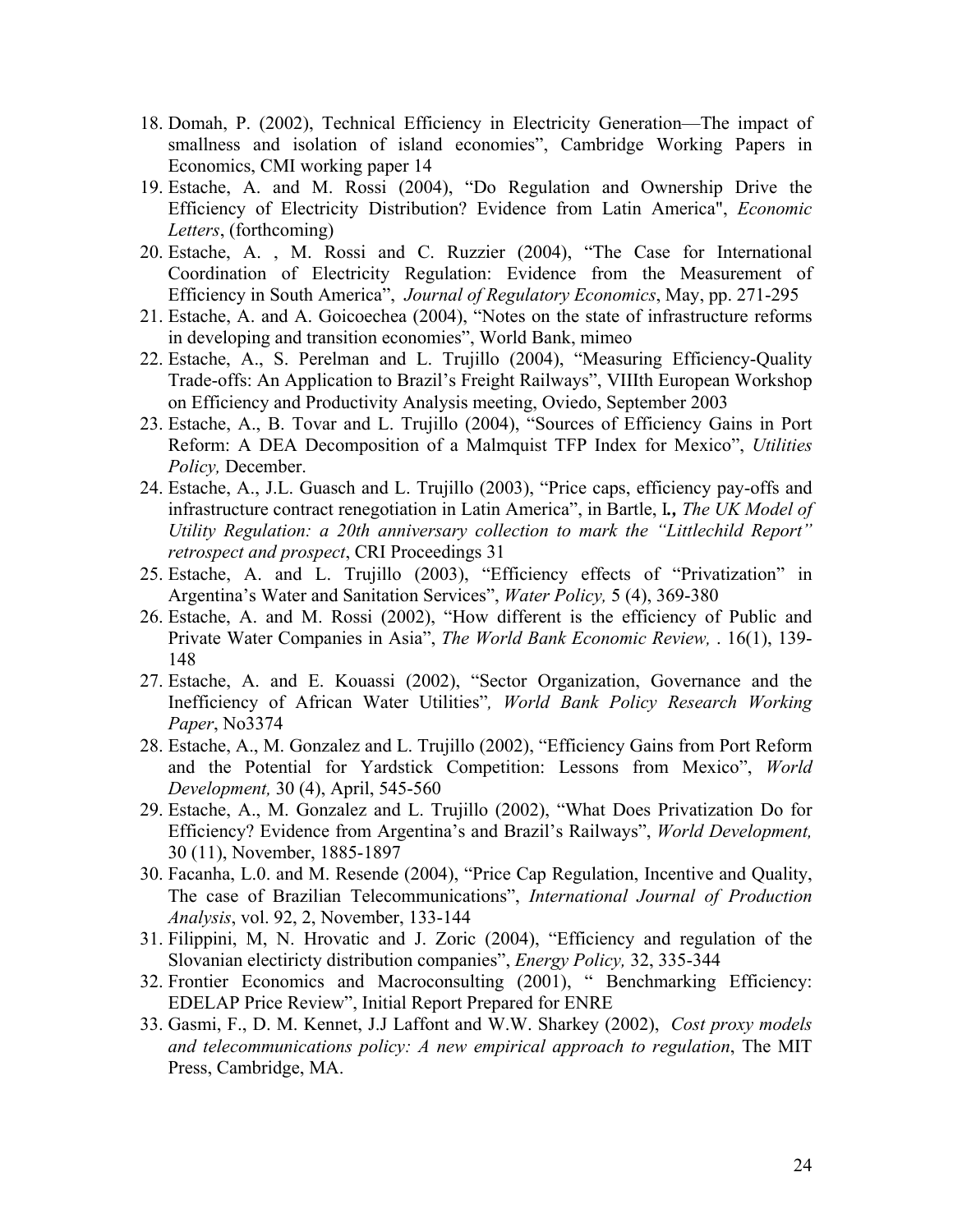- 34. Gasmi, F., J.J Laffont and W.W. Sharkey (2002), "The natural monopoly test reconsidered: an engineering process-based approach to empirical analysis in telecommunications", *International Journal of Industrial Organization*, Vol. 20, 4, April, 435-459
- 35. Gasmi, F., J.J Laffont and W.W. Sharkey (2000), Competition, universal service and telecommunications policy in developing countries, *Information Economics and Policy,* Vol. 12, 3, September , 221-248
- 36. Gonzalez, M., B. Tovar and L. Trujillo (2004), "Eficiencia de los puertos europeos", mimeo, Universidad de Las Palmas de Gran Canaria
- 37. Gonzalez, M. And L. Trujillo (2004), Reforms and Infrastructure Efficiency in Spain's Container Ports, paper presented at the 3rd Infrastructure Conference in Berlin, October.
- 38. Grifell- Tatjé, E. and K. Lovell (2003), "The Managers Versus the Consultants", *Scandinavian Journal of Economics* 105:1 (2003), 119-38
- 39. Guasch, J.L (2004), *Granting and renegotiating infrastructure concessions: Doing it right,* WBI Development Studies, Washington, DC
- 40. Gutierrez, L.H. (2003), "The effects of endogenous regulation on telecommunications expansion and efficiency in Latin America*", Journal of regulatory economics,* 23:3, 257-286
- 41. Jasmab, T. and M. Pollitt (2001), "Benchmarking and regulation: international electricity experience", *Utilities Policy*, 9, 107-130
- 42. Kirpatrick, C. D. Parker and Y-F. Zhang (2004), "State versus Private Sector Provision of Water Services in Africa: An Empirical Analysis", University of Manchester, Centre on Regulation and Competition, Working Paper Series, Paper No70, June
- 43. Lam, P.L. and A. Shiu (2004), "Efficiency and Productivity of China's Thermal Power Generation", *Review of Industrial Organization,* 24 (1), pp73-93, Feburary
- 44. Lam, P.L. and A. Shiu (2001), "A data envelopment analysis of the efficiency of China's thermal power generation", *Utilities Policy*, 10, 75-83
- 45. Lan and Lin (2003a), "Technical efficiency and service effectiveness for railways transport: Distance Functions approaches", Institute of Traffic and Transportation, National Chiao Tung University, Taiwan, mimeo,
- 46. Lan and Lin (2003b), "Measuring the railway efficiency, effectiveness productivity and sales force with adjustment of environmental effects, data noise and slacks", Institute of Traffic and Transportation, National Chiao Tung University, Taiwan, mimeo, paper presented at the Asia Pacific Productivity Conference 2004, Brisbane, Australia
- 47. Lan and Lin (2002), "Measuring Technical and Scale Effieincy in Rail Industry: A comparison of 85 Railways Using DEA and SFA", Traffic and Transportsation, No21, pp75-88
- 48. Lavado, R (2004), "Benchmarking the efficiency of electricity cooperatives using stochastic frontier analysis and DEA", Asian Public Policy Program, Hitotsubashi University, mimeo
- 49. Mbangala, M.A. (2004), "Management of railways in Sub-Saharan Africa Railway productivity analysis", *Rail International,* 12/2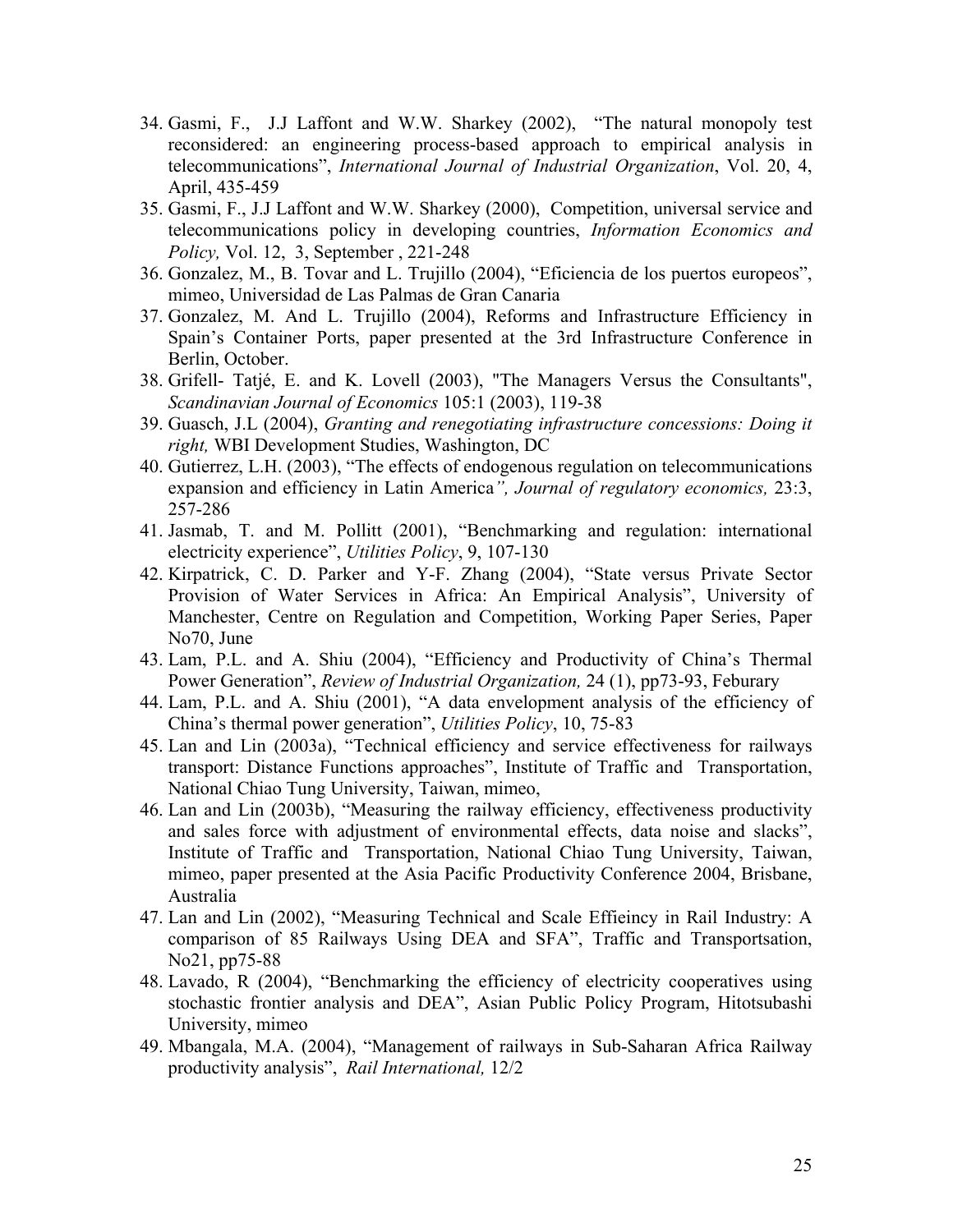- 50. Mbangala, M.A. (2001), *Le transport ferroviaire en Afrique noire. Fonctionnement Performances – Perspectives,* Editions de l'Université de Liège.
- 51. Mbangala M.A. and S. Perelman (1997), L'efficacité technique des chemins de fer en Afrique Subsaharienne: une comparaison internationale par la méthode DEA (Technical efficiency of the railways in Sub-Saharan Africa: international comparison using the DEA method), *Revue d'Economie de Développement*, 3/93, pp.91-115.
- 52. Meibodi, A.E. (1998), "Efficiency considerations in the electricity supply industry:" The case of Iran", Surrey Energy Economics Discussion Paper Series, SEEDS 95, University of Surrey
- 53. Melo, L.B. and N. Espinosa (2004), "Inefficiencia en la distribucion de energia electrica: una aplicacion de las funciones de distancia estocasticas", mimeo, Bogota.
- 54. Motta, R. L. (2004), "Comparing Brazil and USA Electricity Distribution Performance: What was the impact of privatization", Cambridge Working Papers in Economics, CMI working paper 39
- 55. NERA (1997), "Estimacion del Factor de Eficiencia X", Report prepared for the Gas sector regulador (ENARGAS), January
- 56. Notteboom T., C. Coeck, and J. Van Den Broeck (2000), "Measuring and Explaining the Relative Efficiency of Container Terminals by Means of Bayesian Stochastic Frontier Models". *International Journal Maritime.*Vol. II, (2), 83-106.
- 57. Pacudan, R. and E.de Guzman (2002), "Impact of energy efficiency policy to productive efficiency of electricity distribution industry in the Philippines", *Energy Economics,* 24, 41-54.
- 58. Park, R. K. and P. De (2004); "An Alternative Approach to Efficiency Measurement of Seaports". *Maritime Economics & Logistics* . Vol. 6, Nº 1, 53-69.
- 59. Plane, P. (1999), "Privatization, Technical Efficiency and Welfare Consequences: The Case of the Cote d'Ivoire Electricity Company", *World Development,* 27(2), 341- 360.
- 60. Pollitt, M. (1995), *Ownership and Performance in Electric Utilities: the International Evidence on Privatisation and Efficiency*, Oxford University Press, Oxford
- 61. Pombo, C. and Ramirez (2002), "Privatization in Colombia: A Plant Performance Analysis", Universidad del Rosario. Departamento de Economia, Serie Documentos, Borradores de Investigacion, , Colombia, No 21.
- 62. Pombo, C. and Ramirez (2002), "Performance and Efficiency in Colombia's Power Utilities: An Assessment of the 1994 Reform", Universidad del Rosario. Departamento de Economia, Serie Documentos, Borradores de Investigacion, Colombia, No 40.
- 63. Resende, M. (2002), "Relative efficiency measurement and prospects for yardstick competition in Brazilian electricity distribution", *Energy Policy,* 30, 637-647
- 64. Resende, M. and L.O. Facanha (2004), "Privatization and efficiency in Brazilian Telecommunications: An Empirical Study", *Applied Economic Letters,* 9, 820-826
- 65. Rivera-Trujillo (2003), "Measuring efficiency in North and South American Railways using a Stochastic Frontier Model: an international comparison", mimeo, Institute for Transport Studies, University of Leeds
- 66. Rodriguez-Pardina, M. and M. Rossi (2000), "Fronteras de eficiencia en el sector de distribución de energia electrica: la experiencia sud-americana", Anais do XX Encontro Brasileiro de Econometria, 24, 367-392